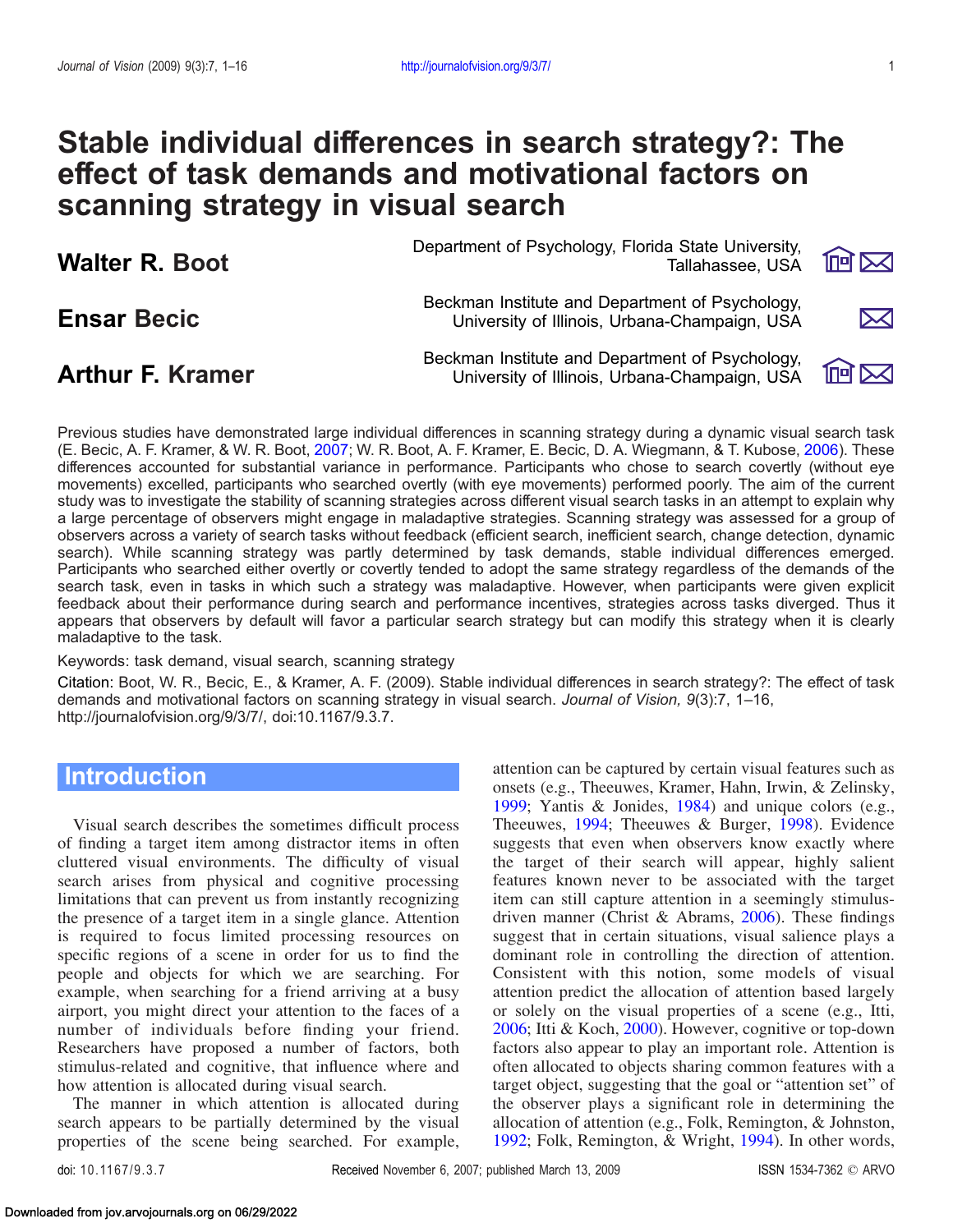observers can modify their top-down attentional control settings depending on the nature of the task to allow efficient guidance of attention to the target. Attentional guidance in the form of memory for which items have already been searched, and memory for previous encounters with repeated search displays, also point to an important role of top-down control (Boot, McCarley, Kramer, & Peterson, [2004](#page-13-0); Brockmole & Henderson, [2006;](#page-13-0) Peterson & Kramer, [2001\)](#page-14-0). Consistent with these findings, other models and theories of visual attention predict the allocation of attention based on both top-down and bottom-up factors, with top-down factors playing a significant or dominant role (e.g., Heinke, Humphreys, & Tweed, [2006](#page-14-0); Henderson, Brockmole, Castelhano, & Mack, [2007](#page-14-0); Wolfe, [1994\)](#page-15-0).

An often-overlooked factor that has recently received more attention is the role individual differences play in determining how attention is allocated during search. These individual differences may be an important endogenous factor to consider when predicting the allocation of attention and, subsequently, performance. It is clear that expertise can have a profound impact on how attention is allocated. Expertise influences the allocation of visual attention in tasks such as piloting, surgery, and sports such as hockey and soccer (e.g., Bellenkes, Wickens, & Kramer, [1997](#page-13-0); Law, Atkins, Kirkpatrick, Lomax, & Mackenzie, [2004](#page-14-0); Rendell & Morgan, [2005](#page-14-0); Savelsbergh, Williams, van der Kamp, & Ward, [2002\)](#page-14-0). However, less is known about individual differences in scanning strategies of non-experts. Andrews and Coppola [\(1999](#page-13-0)) compared eye movement parameters (saccade length and fixation duration) of non-experts while they engaged in a number of free-viewing conditions, a visual search task (searching for Waldo), and reading. For each individual, oculomotor behavior in the free-viewing conditions (viewing simple patterns, complex scenes, and viewing in the dark) was similar, as was oculomotor behavior during reading and visual search. However, although oculomotor behavior was similar across the two active viewing tasks (reading and visual search), these similarities do not necessarily suggest strategic individual differences and may instead reflect individual differences in visual processing ability. More recently, Castelhano and Henderson [\(2008](#page-13-0)) explored this topic by comparing participants' eye movements across a number of scene and face viewing tasks. Participants were asked to study pictures of different types (line drawings, 3-D rendered scenes, and photographs) in anticipation of a memory test. Castelhano and Henderson found extremely high correlations ( $r$ 's  $> 0.9$ ) between eye movement parameters such as fixation duration and saccade length as participants viewed these different image types, suggesting stable individual differences. This basic result was also obtained when participants viewed faces and houses, as well as when images were altered with artificial scotomas of various sizes. Finally, Rayner, Xingshan, Williams, Cave, and Well ([2007\)](#page-14-0) had participants who were native English speakers,

native Chinese speakers, or who were bilingual perform a number of reading and search tasks and found stable eye movement differences across individuals. Even more interesting, cultural differences were observed as well, with Chinese participants spending more time looking at background information and less at foreground information compared to American participants. All of these studies together suggest that an understanding of endogenous factors such as individual differences in eye movement behavior are required to predict how attention might be allocated in a variety of contexts.

The current research seeks to further evaluate and understand individual differences in visual search behavior in the context of search tasks in which poor strategies can have a major impact on performance (unlike previous studies in which task performance was either not evaluated or individual differences were not examined in the context of task performance). Previous results indicate that a simple metric of search strategy (the rate of eye movements during search) can explain up to 73% of the variance in the detection of a dynamic target (Boot, Kramer, Becic, Wiegmann, & Kubose, [2006\)](#page-13-0). In this search paradigm (which we will refer to as the dynamic dot detection task), participants viewed dynamic displays in which up to 24 objects (dots) moved across the display. During some trials a new dot appeared in the display and the task of the participant was to push a button when this occurred. For such a simple task, a surprisingly large range in accuracy was observed, with some participants almost always detecting the new dot and others missing 50% or more of the onset events. These large differences in accuracy led us to investigate the role of scanning strategies. As a simple measure of scanning strategy, we examined the number of eye movements made during control trials in which no change occurred and classified observers as either covert searchers (i.e., participants who searched without making many eye movements) or overt searchers (i.e., participants who moved their eyes around the display to detect the target). We found a strong linear relationship between the number of eye movements and accuracy of detection. Participants who chose to move their eyes frequently did poorly. Participants who did not move their eyes performed the best. In other words, the more participants moved their eyes among moving objects in the display, the fewer targets they detected. Interestingly, this relationship between strategy and performance was still observed when trials on which the target appeared shortly before, during, or shortly after the initiation of a saccade were excluded from analysis to reduce the effect of saccadic suppression (Ross, Morrone, Goldberg, & Burr, [2001](#page-14-0)). The relationship between saccade rate and performance was weaker but still present. Thus, although saccadic suppression appears to play a role in explaining the relationship between strategy and performance, other factors may be important as well.

Why is it that some participants chose to engage in such a maladaptive scan strategy (see also Araujo, Kowler, &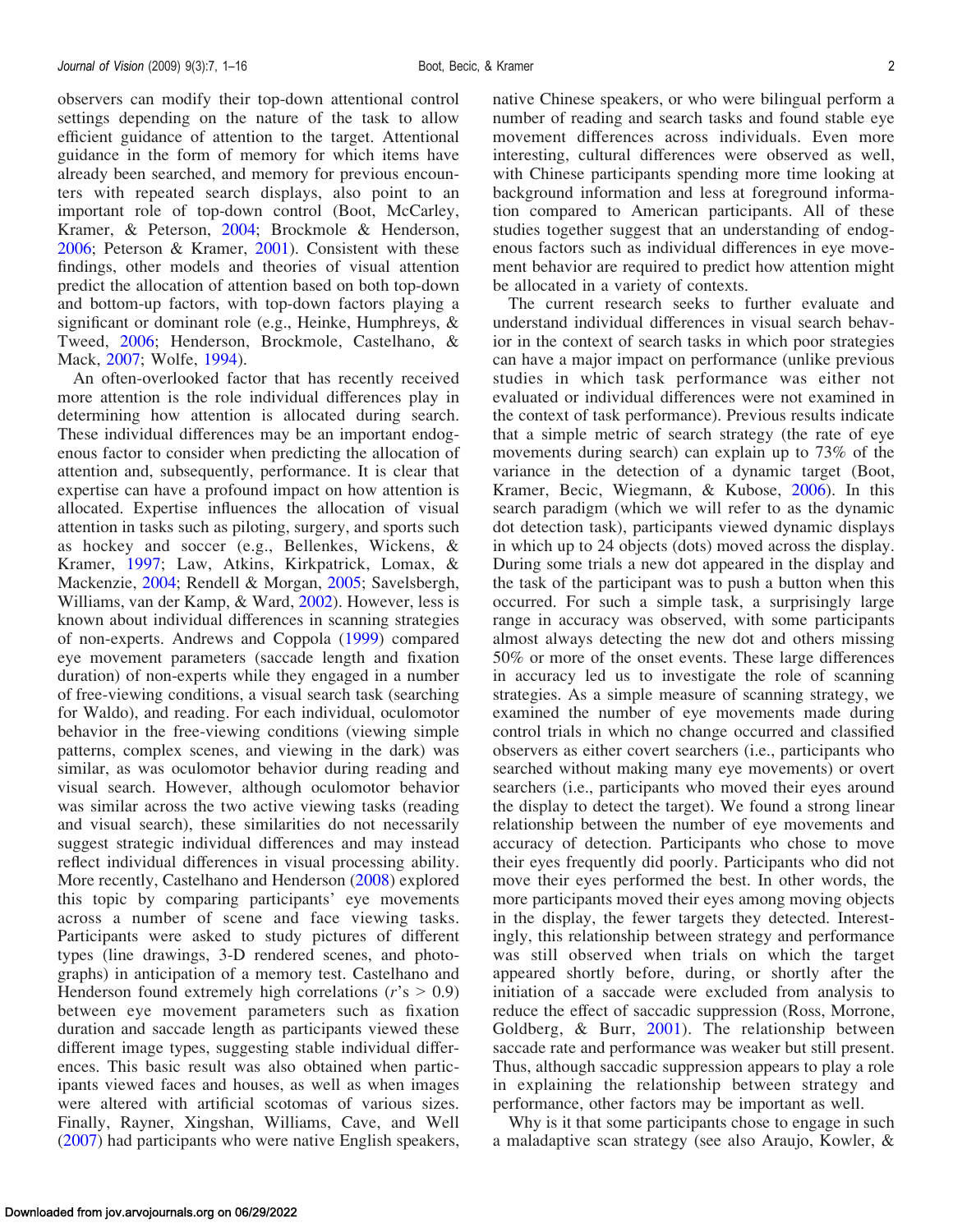<span id="page-2-0"></span>Pavel, [2001;](#page-13-0) Zelinsky & Sheinberg, [1997\)](#page-15-0)? One possible explanation might be that the overt search strategy observed in our previous study is actually adaptive for those who engage in it. For example, previous research has shown that individuals differ in the breadth of their useful field of view or attentional field (Ball, Owsley, Sloane, Roenker, & Bruni, [1993](#page-13-0); Ball, Beard, Roenker, Miller, & Griggs, [1988\)](#page-13-0). Individuals with a small attentional field might perform poorly when required to covertly search a large dynamically changing display. However, the second experiment of Boot et al. [\(2006](#page-13-0)) ruled out this explanation. Participants who naturally searched overtly were instructed to search covertly. After receiving this instruction, their performance matched the performance of those who naturally adopted a covert strategy. Conversely, covert searchers instructed to search overtly performed just as poorly as participants who naturally adopted that strategy. Thus, participants were able to rapidly modify their search strategy when instructed, and in the case of naturally overt searchers, substantially improve their performance. This would seem to be unlikely if search strategy was strongly dependent on the size of an individual's attentional field or individual differences in visual processing.

The current study seeks to explore whether stable individual differences in scanning strategies might explain the maladaptive scan strategy that we observed for participants in our dynamic search task. Although this study cannot answer the question of what mechanism(s) might underlie these stable individual differences, it can highlight the fact that performance in a number of tasks can be strongly affected by the default strategy a participant might bring to a task. Furthermore, the current study explores the degree to which this strategy might be modulated by task demands, feedback, and motivation. This work builds on previous research demonstrating stable individual differences in scanning behavior but goes further by examining specific cases in which an individual's oculomotor behavior can have profound effects on task performance. If these individual differences really are stable, then they should be observed even in cases in which the demands of the task make this strategy harmful to performance. Additionally, the current study used a wider variety of search tasks compared to previous studies, including a dynamic search task and a drivingrelated search task. Finally, we examine the strength of the preference to use one strategy over another by providing incentive to use another strategy.

In the present study, the same group of participants was administered a number of tasks in which either a covert or overt search strategy could be adopted. In Experiment 1, participants were asked to perform the previously described dynamic dot detection task (Boot et al., [2006\)](#page-13-0), an efficient search task (a tilted line among vertical lines), an inefficient search task (a T among Ls), and a change blindness task in which participants searched for changes in driving scenes. These tasks vary in the degree to which an overt or covert strategy might be effective. The tasks were specifically chosen such that two would require focal attention to the target (change blindness and inefficient search) and two would not (dynamic dot detection task and efficient search task). In difficult and inefficient search tasks, a covert search strategy would be highly maladaptive due to the difficulty of discriminating complex stimuli in the periphery. Foveal discrimination is typically required to detect a target very similar to distractor items, or a change not accompanied by a transient signal as is typical of change blindness paradigms (see Simons & Ambinder, [2005](#page-14-0) for a review of the change blindness literature). However, in an efficient or easy search task, eye movements might hinder performance by focusing attention on individual items rather than allowing the unique target item to pop-out (Smilek, Enns, Eastwood, & Merikle, [2006\)](#page-14-0). If participants adopt a maladaptive scan strategy in the dynamic dot detection task because it is their naturally adopted strategy for most visual search tasks, then the rate of eye movements in that task should be correlated with the rate of eye movements made during other search tasks. This would suggest that participants have idiosyncratic search strategies that they apply to a number of search tasks, regardless of the actual search task demands. The inclusion of the dynamic dot detection task is critical since it excludes the possibility that similarities in strategy do not necessarily suggest strategic individual differences but instead reflect individual differences in visual processing ability. Performance in this task has been shown to be almost exclusively driven by strategy (Boot et al., [2006](#page-13-0)).

To preview the results of Experiment 1, participants generally adopted the same strategy across tasks. For example, covert searchers tended to be covert searchers in both the dynamic dot detection task and the inefficient search task, even though this strategy was helpful in one task and harmful in the other. To further explore the stability of scan strategies, [Experiment 2](#page-10-0) gave participants explicit trial-by-trail feedback about performance and an incentive (monetary reward) to perform as well as possible. If search strategy is similar across tasks even with feedback and an incentive to do well, scanning strategy would represent a relatively stable and immutable individual difference. However, if strategy is modifiable with feedback and reward, scanning strategy would represent a weaker and malleable preference.

## Experiment 1

## Methods

### **Participants**

Forty undergraduate students from the University of Illinois at Urbana-Champaign participated in Experiment 1. All participants exhibited normal or corrected-to-normal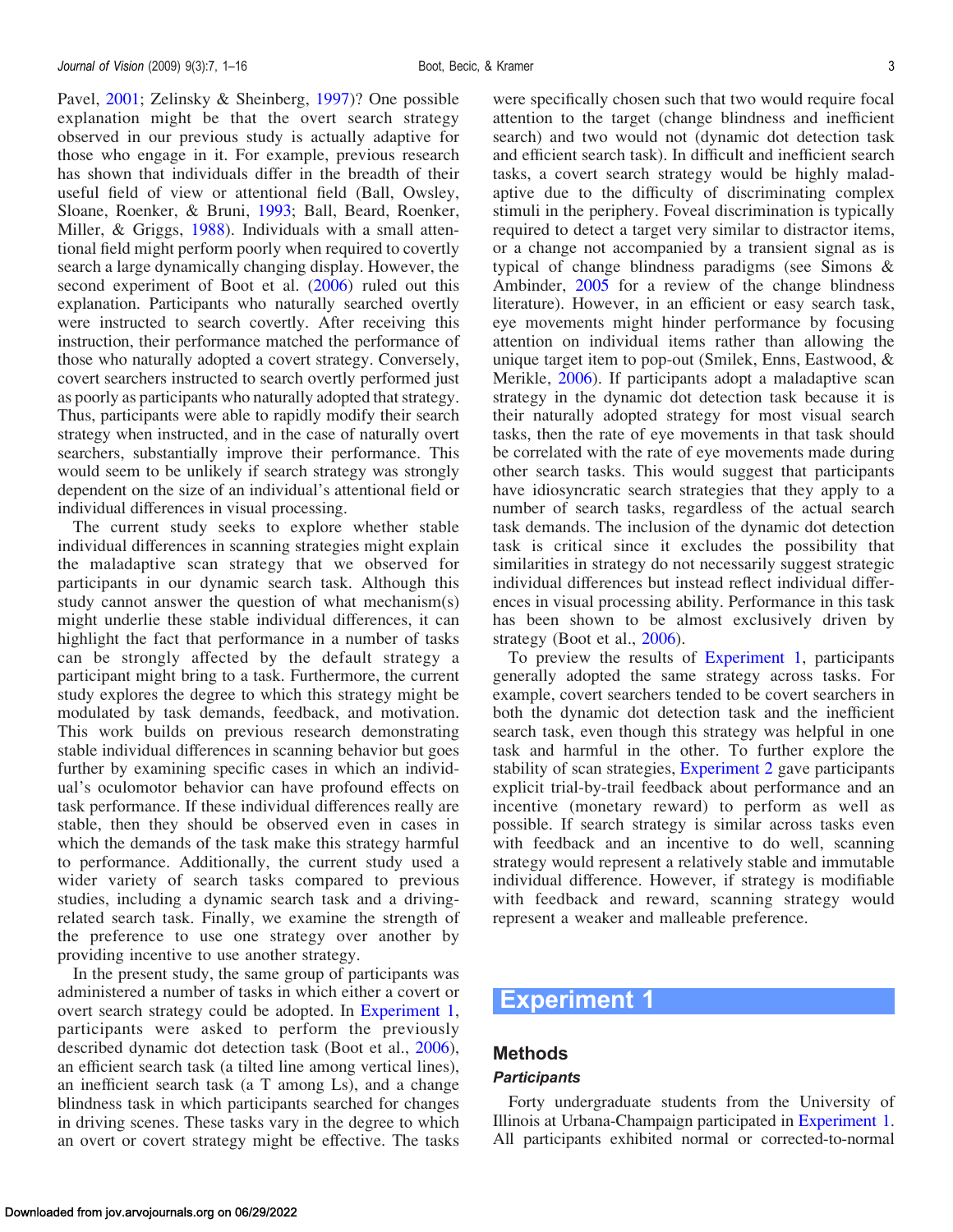vision and passed the Ishihara color blindness test. The experiment was completed in two sessions and participants were paid \$8/hour for their participation. Each session took approximately 40 to 60 minutes.

#### Apparatus

All stimuli were generated by a Dell computer with 256 MB of RAM and a Pentium 4 processor (2.66 GHz) and were presented on a 19*W* color monitor. An EyeLink II eye tracker was used to record eye movements with a temporal resolution of 500 Hz and a spatial resolution of  $0.2^{\circ}$ . An eye movement was classified as a saccade if its distance exceeded 0.2° and either its acceleration reached 9500 deg/sec<sup>2</sup> or its velocity reached 30 deg/sec. A chin rest was used to minimize head movements while participants were seated 55 cm from the display.

#### Stimuli and tasks

Participants performed four different search tasks, two of which could be performed well without eye movements (a pop-out search task and the dynamic dot task), and two of which required a more overt strategy given the difficulty of target detection (a serial search task and a change blindness task). An equal number of covert and overt tasks were selected to discourage a bias for one strategy over another, and the order of tasks was counterbalanced to minimize the influence of order effects.

#### Dynamic dot detection

The dynamic dot detection display consisted of different colored dots (red, blue, and green) moving across a gray circular background (see Figure 1). Dots moved with a constant velocity of 0.82 deg/second on a linear path. Each dot measured 0.48 degrees in diameter and was randomly assigned a travel path of 0, 45, 90, 135, 180, 225, 270, or 315 degrees from its starting location. In advance, a path was calculated for each dot that would not take the dot off of the gray circular display during an 8 second trial. The initial distribution of dots was constrained such that an equal number of dots appeared in all four quadrants of the circular display. The gray background on which dots traveled measured 25 degrees in diameter and had a luminance of 11.8 cd/m<sup>2</sup> (RGB: 90, 90, 90). The luminance of the red, blue, and green dots was 9.8 (RGB: 168, 0, 0), 5.0 (RGB: 0, 0, 166), and 12.7 cd/m<sup>2</sup> (RGB: 0, 114, 0), respectively. An onset (a new dot) appeared on 67% of the trials. This dot could appear anywhere in the display but was also constrained such that it would not leave the screen. The color of the new dot was equally likely to be red, blue, or green and occurred 1, 3, or 5 seconds following the start of a trial. On the remainder of the trials (33%) no new dot appeared.

A trial began after the participant pushed a button and fixated the cross at the center of the screen. Each trial included 23 dynamically moving dots and continued until either the participant responded or 8 seconds elapsed. The goal of the task was to detect the onset of a new item in the display and press a button as quickly



Figure 1. An example of the displays viewed by the participants with red, blue, and green dots moving across the gray background.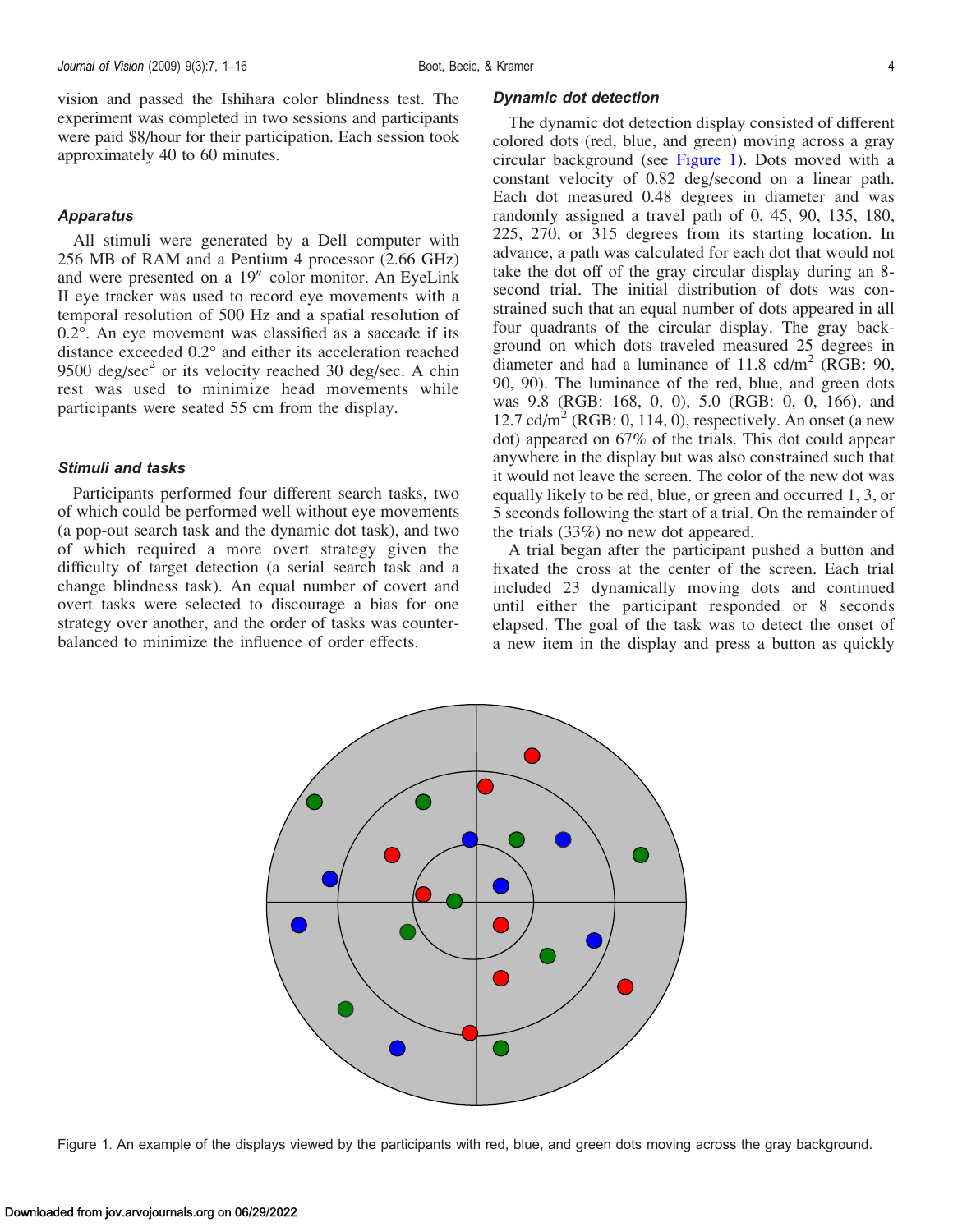as possible following onset detection. A total of one block of 144 trials was completed by each observer.

#### Change blindness task

In the change blindness task, the displays consisted of images of driving scenes from the perspective of an automobile driver (McCarley et al., [2004](#page-14-0); Pringle, Irwin, Kramer, & Atchley, [2001](#page-14-0)). It has been demonstrated that fixation location (and thus overt attention) is an important factor in detecting changes to a scene when the transient signal of the change is masked (Henderson & Hollingworth, [1999\)](#page-14-0). Based on this finding it was predicted that an overt strategy would be more beneficial. Each trial began with an image presented on the screen for 240 ms, followed by a gray screen presented for 80 ms, and then the same image with something in the scene changed for 240 ms. This sequence was repeated for 20 seconds, or until participants made a response. Participants were asked to find the change. Changes included color changes (e.g., cars changing color), location changes (e.g., pedestrians stepping into the road), and additions/ deletions (e.g., signs appearing and disappearing). Upon finding the change participants pressed a key on the keyboard and verbally described the change. Their verbal responses were recorded for later transcription. Participants completed 38 trials.

#### Efficient visual search

The displays for the efficient visual search task consisted of a tilted line among varying numbers of vertical lines. All the lines measured 0.86 degrees in length. The target line was tilted  $45^\circ$  either to the left or the right. The gray background on which the lines were presented had a luminance of  $63.3$  cd/m<sup>2</sup> (RGB: 200, 200, 200) and the black lines had a luminance of 0.2 cd/m<sup>2</sup> (RGB: 0, 0, 0). Stimulus location was based on an imaginary  $6 \times 8$  grid. Stimuli were randomly assigned to appear within the cells of this grid but could be randomly jittered plus or minus 1 degree from the center of the cell in the  $X$  or  $Y$  direction. The minimum centerto-center distance between stimuli was approximately 3 degrees. The participant's task was to determine whether the target was tilted to the left or to the right and press one of two response buttons as quickly as possible. Participants viewed displays with set sizes of 4, 8, and 12 items. Participants completed 168 trials equally divided between each set size.

#### Inefficient visual search

The displays for the inefficient visual search task consisted of a letter T among varying number of L shapes. The width and the height of both L shapes and T letters were 0.86 degrees. The target (letter T) was rotated  $90^{\circ}$  or  $270^{\circ}$  angle while L shape distractors were rotated 0, 90, 180, and 270 degrees. To make the search more difficult, the two lines of each L shape distractor were offset by 0.2 degrees, making the L shapes more similar to the T target. The spatial distribution of stimuli was the same as the efficient search task. The participant's task was to determine whether the stem of the target item pointed to the left or to the right by pressing one of two buttons. The luminance and the color of the background and the target/ distractors were the same as in the efficient search task. There were three different set sizes of 4, 8, and 12 items. Participants completed 168 trials equally divided between each set size.

#### Procedure

Participants completed these four tasks over two sessions. The order of the tasks was counterbalanced with the caveat that the two static search tasks (efficient and inefficient) were performed one after the other on the same day, with the order of the first static search task being counterbalanced. The second session was performed within four days of the first session. On the first session, participants completed three tasks. On the second day, participants completed one task along with an unrelated task that occurred at the end of the session. Participants were informed of equal importance of speed and accuracy in all four tasks and were instructed to respond as quickly and as accurately as possible. Feedback was withheld to assure that participants did not adjust their scanning strategy based on performance in an attempt to observe the strategy participants would bring to each task by default.

#### Results

We begin by presenting the average accuracy and response time data for the four search tasks. Then we examine the effects of scanning strategy on performance. Finally, we present data on the stability of scanning strategies across different search tasks.

#### Trial inclusion

Due to a computer error, data from one participant was lost in the dynamic dot detection task. This participant's data in the other three tasks were included when performing analyses for those tasks but not when comparing these tasks to the dynamic dot detection task. In the dynamic dot detection task, the first 20 trials were considered practice and were not included in the analyses. In addition, trials in which the target stimulus was occluded by another item at the time of onset were excluded from the analysis (7.1% of trials) and trials in which the critical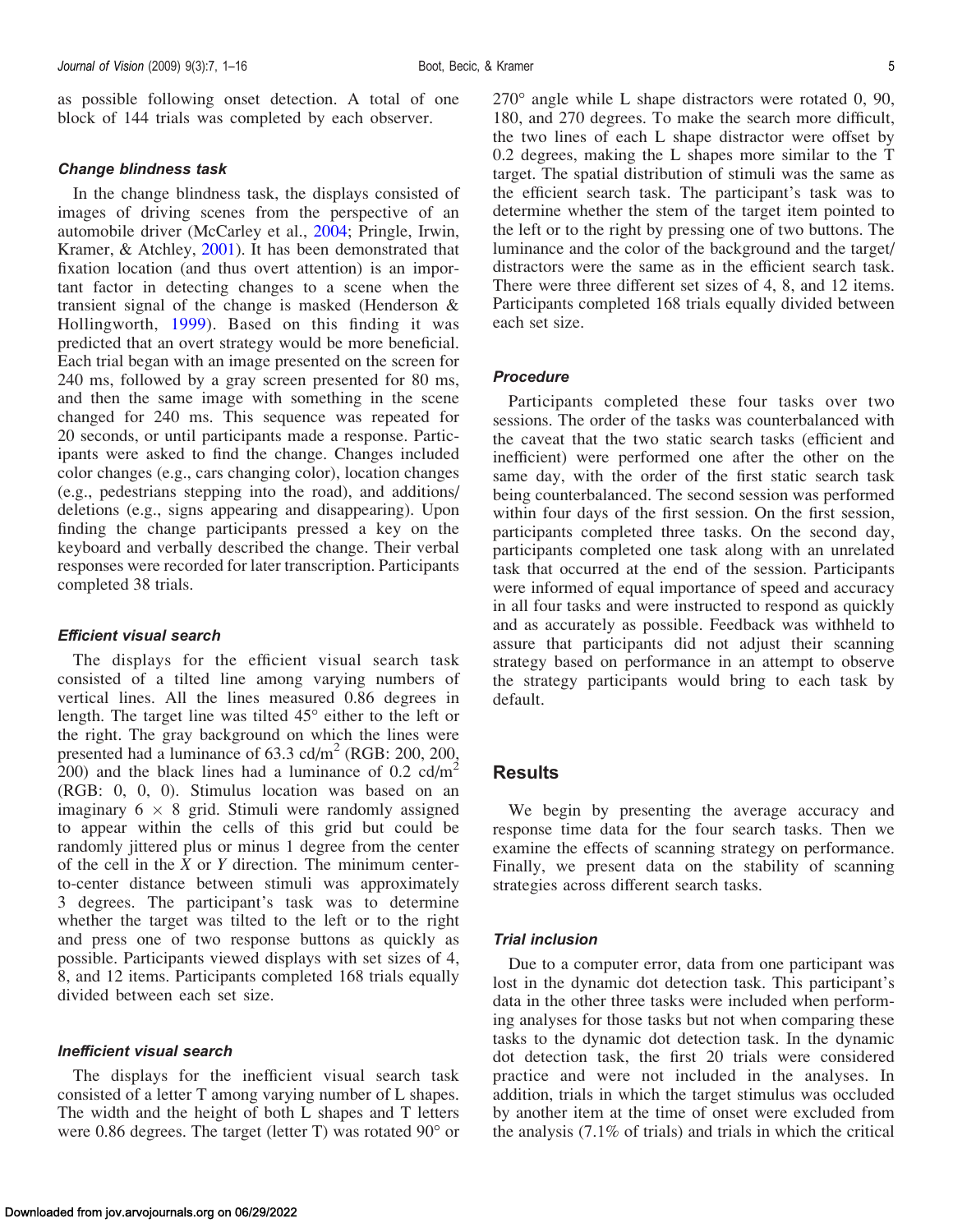change occurred during a saccade (3.8% of trials) were also excluded to reduce the effects of saccadic suppression (Ross et al., [2001\)](#page-14-0). A response that occurred within 1.5 seconds after the appearance of the new target was scored as correct. Responses that occurred before the appearance or later than 1.5 seconds after the appearance of the target were considered false alarms and occurred on 2.4% of trials.

For the change blindness task, participants very rarely indicated a change without being able to verbalize correctly the nature of the change  $\ll 1\%$  of trials). Thus all trials on which participants responded were included in the analyses. The change blindness task included a separate block of practice trials that was not analyzed. In the efficient and inefficient static visual search tasks, the first 10 trials were considered practice and were not included in the analyses. In all tasks, only accurate response times were analyzed.

#### Accuracy and response time

Figure 2 represents the accuracy rate for each of the four search tasks, and Figure 3 represents response times. Accuracy for both the dynamic dot detection task and the change blindness task were fairly comparable (82% and



Figure 2. The average accuracy for (top panel) dynamic dot detection and change blindness tasks and (bottom panel) efficient and inefficient static visual search tasks.



Figure 3. The average response times for (top panel) dynamic dot detection and change blindness tasks and (bottom panel) efficient and inefficient static visual search tasks.

84%, respectively). However, not surprisingly, response times were much longer in the change blindness task.

To make sure search efficiency was indeed different in the two static search tasks (efficient and inefficient), accuracy and speed were compared directly. From Figure 2, it is clear that accuracy for both efficient and inefficient static search tasks was near ceiling for all set sizes. A repeated-measures ANOVA with task (efficient or inefficient) and set size (4, 8, or 12 items) as factors was performed on accuracy data. This ANOVA revealed no effect of task  $(F(1, 39) = 3.80, p = 0.06)$ , no effect of set size  $(F(2, 78) = 1.32, p = 0.27)$ , and no reliable interaction between task and set size  $(F(2, 78) = 2.84, p = 0.06)$ . Although not statistically significant, there was a trend for errors to be slightly higher for the efficient search task at the smallest set size. An identical ANOVA was performed on response time data. This revealed a significant main effects of task  $(F(1,39) = 463.95, p < 0.001)$  and set size  $(F(2,78) = 206.01, p < 0.001)$ . A set size by task interaction was also present  $(F(2, 78) = 221.74, p <$ 0.001). The source of this interaction was driven by differences in search efficiency. The average search slope in the inefficient visual search task was 143 ms per item while the average search slope for the efficient search task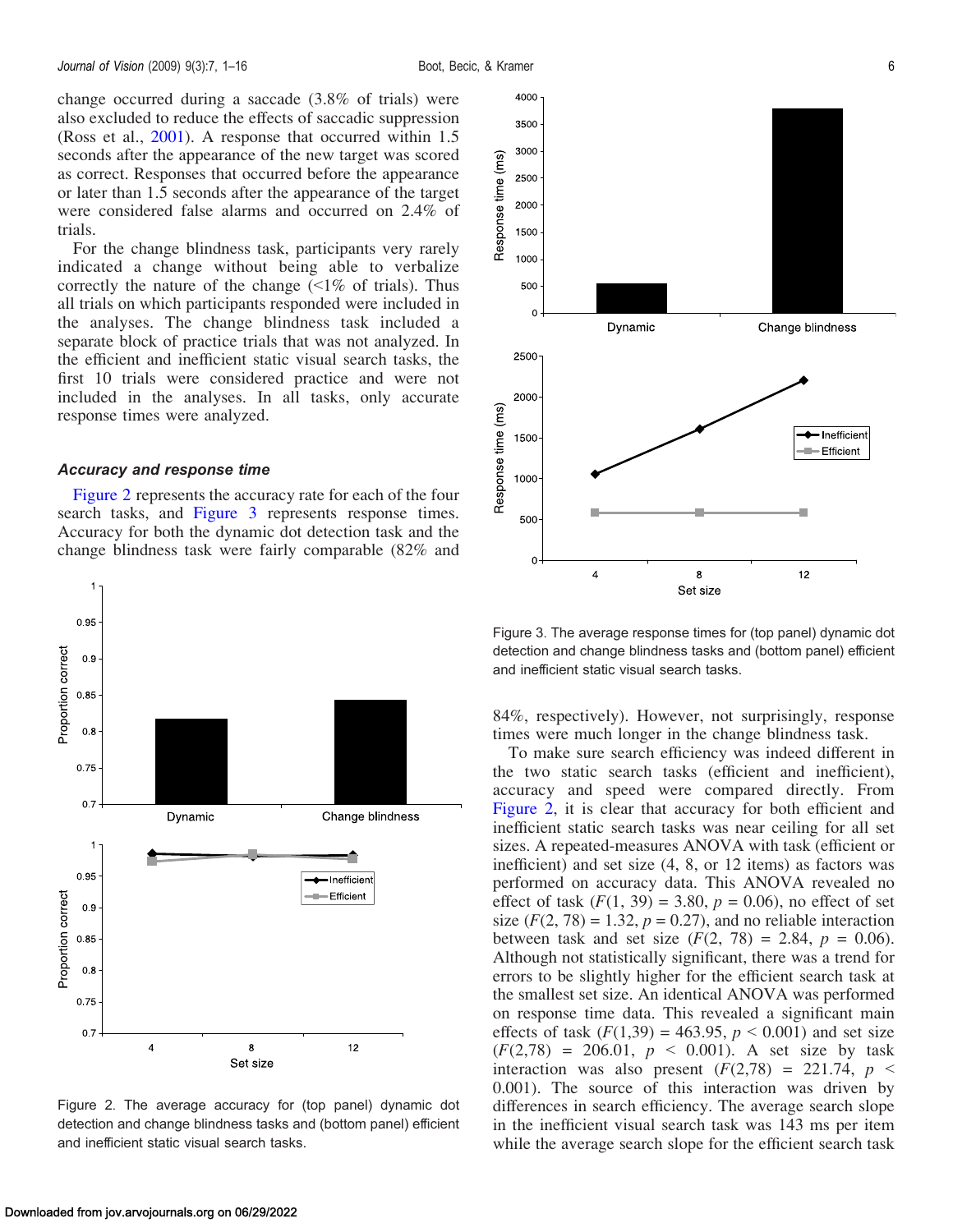<span id="page-6-0"></span>was 1 ms per item. Slopes were significantly different from zero in the inefficient search task  $(t(39) = 16.19$ ,  $p < 0.001$ ) but not for the efficient search task ( $t(39) = 0.67$ ,  $p = 0.50$ ).

Having established performance in terms of speed and accuracy for each task, we now turn to examining the relationship between scanning behavior and performance. It is predicted, based on previous results, that participants who actively scanned the display should do poorly in the dynamic dot detection task. Additionally, it is predicted that participants who use more covert search strategies on tasks that require focal discrimination (e.g., the change blindness task and inefficient search task) will be slower or less accurate than participants who adopt a more overt strategy.

#### Scanning strategy

As an initial step in analyzing observer's scanning strategy, we calculated the average number of eye movements each participant made per second for each of the four search tasks.<sup>[1](#page-13-0)</sup> This provided a measure of whether participants were overt searchers who tended to make many eye movements or covert searchers who moved their eyes infrequently. The number of saccades per second was averaged across set sizes for the inefficient and efficient visual search tasks.

First, we examined the relationship between eye movement rate and search performance in the two detection search tasks: the dynamic dot detection and change blindness tasks (see Figure 4). Saccade rate accounted for 62% of the variance in detection accuracy in the dynamic dot detection task  $(r = -0.788, p < 0.001)$ , replicating the results of Becic, Kramer, and Boot [\(2007](#page-13-0)) and Boot et al. [\(2006](#page-13-0)). Additionally, scanning strategy was not significantly correlated with response speed  $(r =$ 0.31,  $p = 0.06$ , although there was a trend for participants who scanned more overtly to respond more slowly. Thus in terms of speed and accuracy, it appears that poorer performance in the dynamic dot detection task is associated with a more overt search style. In the change blindness task, eye movement rate accounted for less than 1% of the variance in accuracy of target detection ( $r = 0.01$ ,  $p = 0.95$ ). Similar to the dynamic dot detection task, there was also a trend for scanning rate to influence reaction time. However, this relationship was in



Figure 4. The relationship between saccade rate and the hit rate and response time in the dynamic dot detection and change blindness tasks.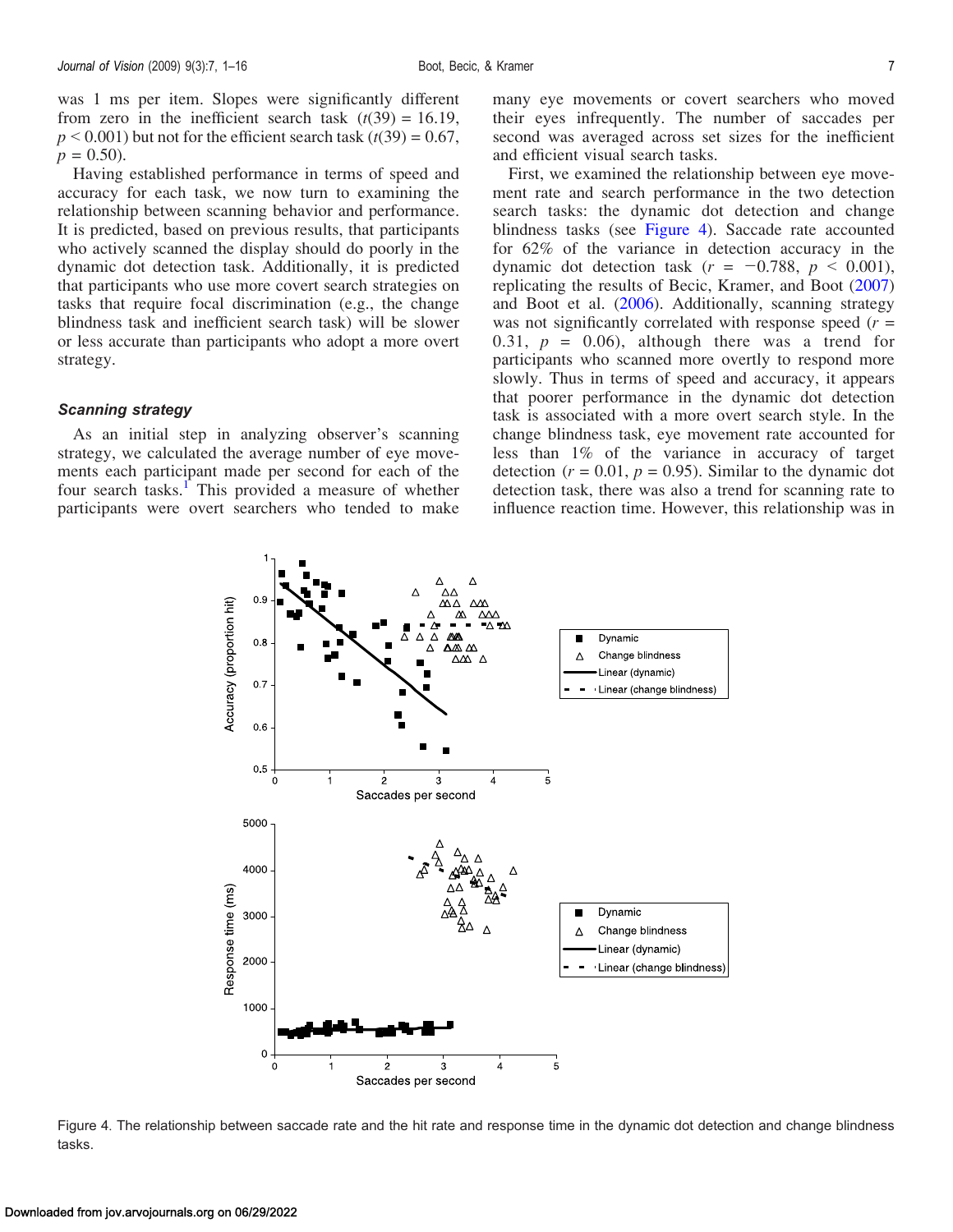<span id="page-7-0"></span>the opposite direction, with overt searchers responding more quickly than covert searchers ( $r = -0.29$ ,  $p = 0.07$ ). To summarize, a covert scanning strategy was the most optimal strategy in the dynamic dot detection task, and while scanning strategy had less of an impact in the change blindness task a clear trend toward faster response times was found for more overt searchers.

Next, we present the relationship between the number of eye movements and target detection performance in the two static search tasks: the efficient and inefficient search tasks (finding a tilted line among vertical lines and finding a T among Ls, respectively). The correlation between the number of saccades made and the accuracy of detection did not reach significance for either the efficient (set sizes 4, 8, and 12:  $r = 0.00$ ,  $p = 0.99$ , 8:  $r = -0.13$ ,  $p =$ 0.43, 12:  $r = -0.29$ ,  $p = 0.07$ ) or inefficient (set sizes 4, 8, and 12:  $r = 0.01$ ,  $p = 0.96$ ,  $8: r = 0.14$ ,  $p = 0.37$ , 12:  $r =$ 0.15,  $p = 0.37$ ) visual search tasks (Figure 5). This is not surprising given that performance was near ceiling. [Figure 6](#page-8-0) presents response time data for each task as a function of saccade rate. For the inefficient search task, there was a relationship between response time and scanning rate that was statistically significant for at least the small set size, with a trend existing for the other two set sizes as well (set sizes 4, 8, and 12:  $r = -0.35$ ,  $p =$ 0.03, 8:  $r = -0.30$ ,  $p = 0.06$ , 12:  $r = -0.29$ ,  $p = 0.07$ ). Thus, as predicted, the more overtly participants searched for the target, the quicker they found it. Participants who adopted a more covert strategy performed more poorly. For the efficient search task, no such relationship was found (set sizes 4, 8, and 12:  $r = -0.05$ ,  $p = 0.76$ , 8:  $r = 0.05$ ,  $p =$ 0.77, 1[2](#page-13-0):  $r = 0.01$ ,  $p = 0.94$ ).<sup>2</sup> These data, similar to the change blindness data, suggest that a more overt strategy is preferable (in terms of response speed) when searching for a target that is difficult to detect and that requires focused attention. To summarize, an overt scanning strategy was the most optimal strategy for the inefficient search task while for the efficient search task scanning strategy had no effect.

#### Stability of scanning strategy

The most important question investigated in the current study relates to the stability of scanning strategy across



Figure 5. The relationship between saccade rate and accuracy in the efficient and inefficient tasks.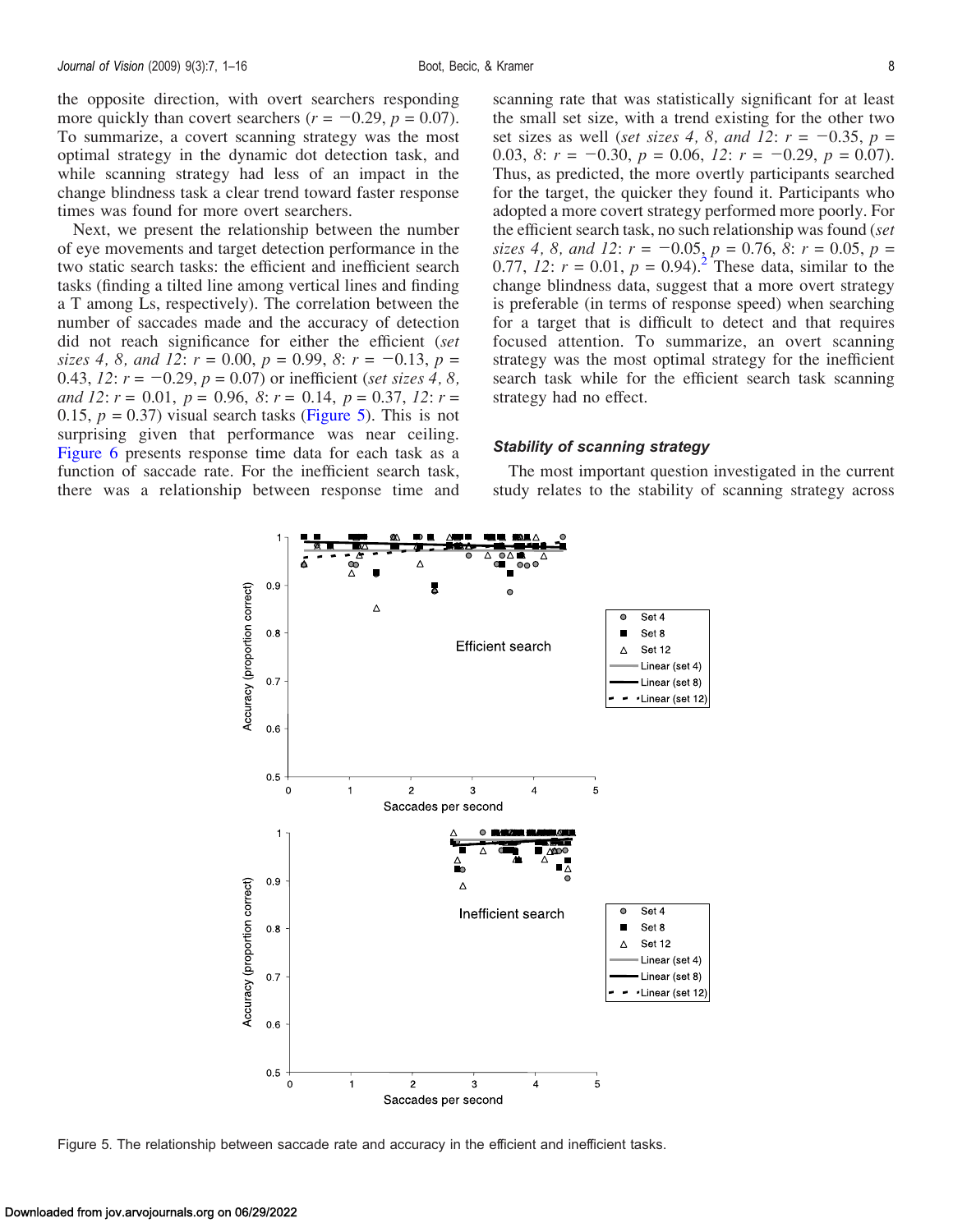<span id="page-8-0"></span>

Figure 6. The relationship between saccade rate and response time in the efficient and inefficient tasks.

different tasks in which different strategies can influence performance. In order to answer this question, we investigated the existence of a relationship between participants' strategy across different tasks. [Figure 7](#page-9-0) represents the scatter plots comparing saccade rate in each task to each other task. All correlations are in a positive direction suggesting that observers retained their scanning strategy across different visual search and change detection tasks. Those observers who made many eye movements in the dynamic dot detection task continued to be active searchers in the static visual search tasks as well as in the change blindness task. It is important to note the correlation between eye movements in the dynamic dot detection task and the inefficient visual search task. This relationship is especially noteworthy since an overt or covert strategy in one task has the opposite effect on performance in the other task, yet participants tended to maintain a similar scanning strategy. The correlation analyses between each task revealed a significant relationship, except in the case of the relationship between the change blindness task and the

dynamic dot detection, and in the relationship between the change blindness task and efficient visual search task.

#### Order effects

To investigate whether spontaneous selection of scanning strategy was influenced by previous tasks performed we explored the eye movement data for the presence of order effects. One can imagine that a participant might make greater or fewer eye movements during a task if he or she just completed a search task that required a more covert or overt strategy. However, no significant order effects were observed. For example, comparing the number of eye movements participants made in the inefficient and efficient search tasks (which were always completed one after another on the same day) revealed no significant difference in eye movement rate depending on which search task came first. Participants who completed the efficient search task first did not make significantly fewer eye movements compared to participants who completed the inefficient search task first while performing the inefficient search task (3.9 vs. 3.8 saccades per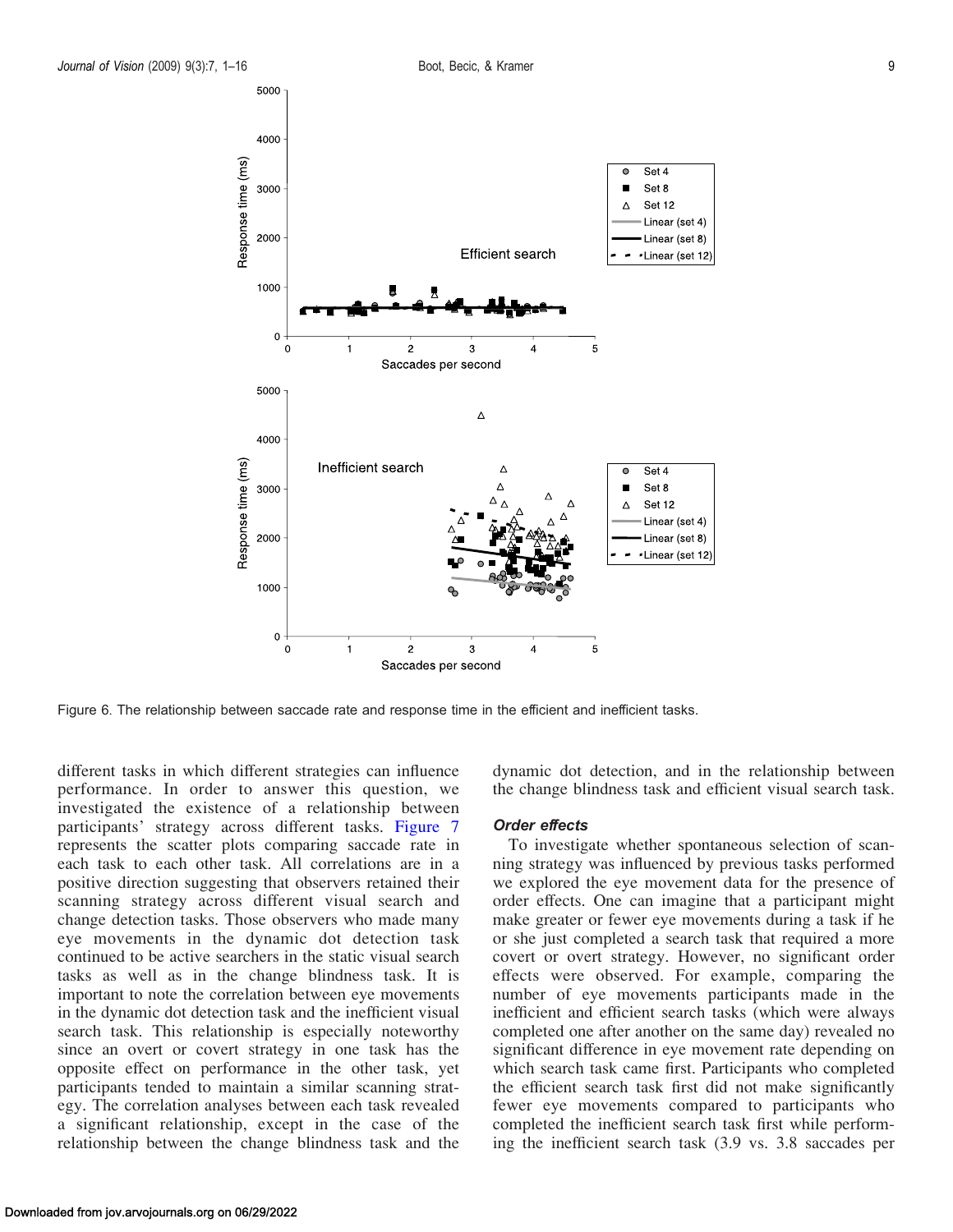<span id="page-9-0"></span>

Figure 7. Correlations between saccade rate for each of the four visual search tasks in [Experiment 1](#page-2-0).

second respectively,  $F(1, 38) = 0.49$ ,  $p = 0.50$ ). Additionally, participants who completed the inefficient search task first did not make significantly more eye movements compared to participants who completed the efficient search task first while performing the efficient search task  $(2.8 \text{ vs. } 2.4 \text{ saccades per second, } F(1, 38) = 1.13, p =$ 0.29). As another example, comparing the twenty participants who completed the dynamic dot detection task and the change blindness task on the same day, no significant order effects were observed. Participants who completed the dynamic dot detection task first made greater, not fewer eye movements on average when they performed the change blindness task compared to participants who performed the change blindness task first (3.6 vs. 3.4 saccades per second,  $F(1,18) = 1.24$ ,  $p = 0.28$ ). One hint of an order effect was observed for participants who completed the change blindness task first, although this effect was not significant. Participants who completed the change blindness task first tended to make more eye movements in the dynamic dot detection task compared to participants who completed that task first (1.6 vs. 0.9, respectively,  $F(1,18) = 3.00, p = 0.10$ .

To summarize, these results clearly show that observers retain their scanning strategy across different tasks; however, we also presented evidence of adjustment in scanning strategy depending on the task performed. For example, the distributions of saccade rates in [Figures 4](#page-6-0) and [5](#page-7-0) (efficient and inefficient search) are clearly different. It is clear that the demands of the task are driving to some extent whether participants act in a manner that is more overt or covert. Of a particular interest is the presence of individual variability and whether strategy adjustments observers made across different tasks are uniform or if some observers exhibited greater changes in saccade rate than others. It is certainly reasonable to expect some level of variability in scanning strategy adjustment; however, what effect does increased variability in saccade rate have on overall performance across different tasks? To answer this question we calculated the standard deviation of the number of saccades participants made across the four tasks and averaged the proportion of correct responses across the four tasks. These data revealed a significant relationship between the variability in saccade rate across the tasks and average accuracy ( $r = 0.66$ ,  $p < 0.001$ ). This suggests that while observers do retain their overall scanning strategy, those observers who adjust their scanning strategy to a greater degree exhibit the greatest overall benefit in accuracy. Although not significant, the relationship between response speed and variability in scanning strategy showed a similar trend for faster responses for those participants who adjusted their scanning strategy the most  $(r = -0.24, p = 0.14)$ .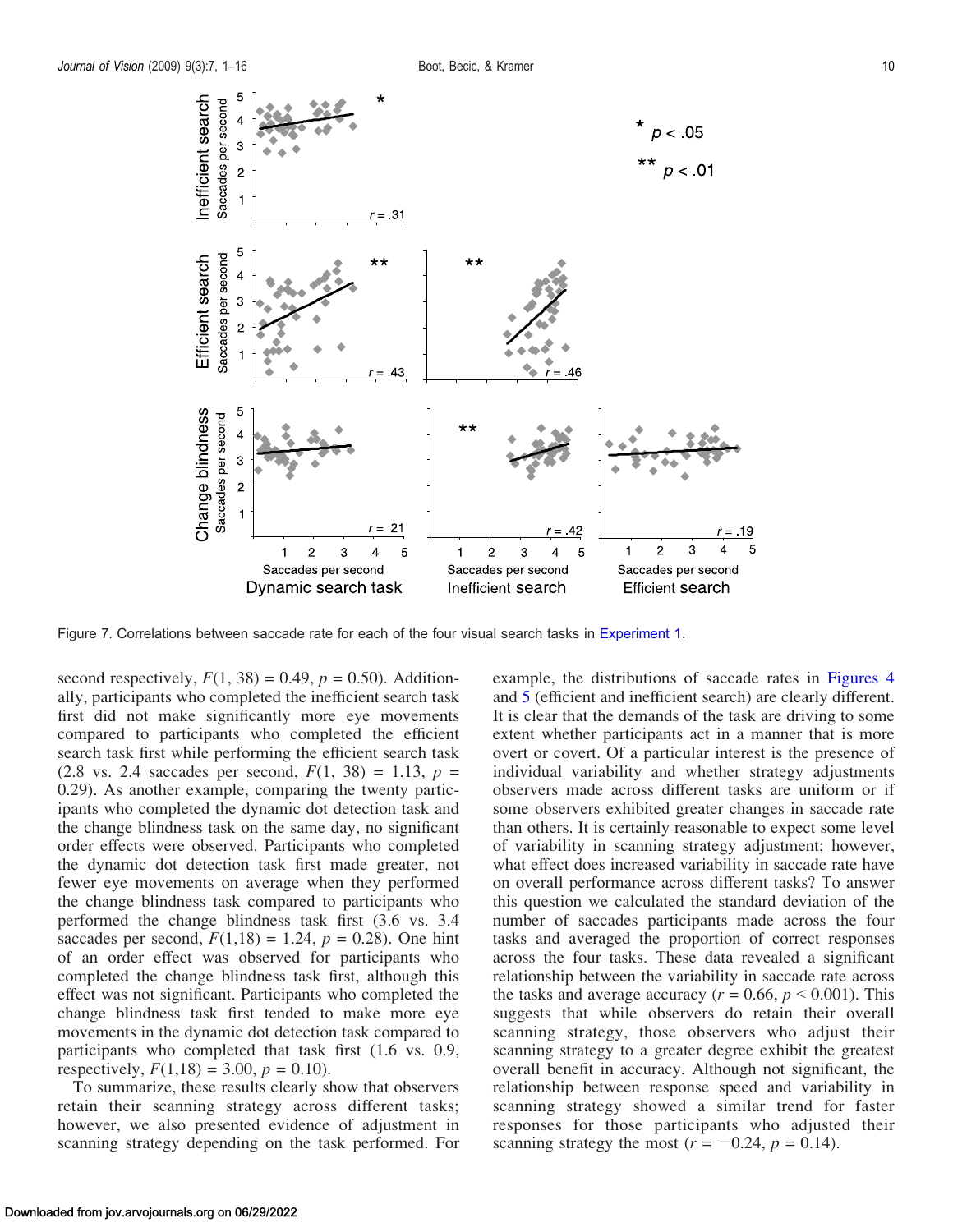### <span id="page-10-0"></span>**Discussion**

[Experiment 1](#page-2-0) demonstrated that participants, when no feedback was given about performance, tended to adopt the same search strategy when presented with a number of different types of search tasks, even when that strategy resulted in slow or inaccurate performance. Although strategy remained similar, task-specific modulation of saccade rate was clearly observed. Participants tended to make fewer saccades in tasks such as the dynamic dot detection task and the efficient search task compared to the change blindness task and the inefficient search task. However, in general, strategy tended to remain similar across tasks.

An interesting and important question is the degree to which similar scan strategies across tasks might be modified by explicit feedback about performance and motivation to change strategy. We and others have demonstrated that participants use the same oculomotor approach in a number of tasks and viewing situations, but do participants modify this approach when it becomes clear that such a strategy is resulting in poor performance? Does saccade rate really represent a stable individual difference? In Experiment 2, participants were provided with feedback after each trial, and monetary incentive to ensure feedback would be attended. If participants do not modify their strategy (i.e., strategy is still similar across tasks), this would be evidence of strong, stable individual differences. If participants do change their strategy based on feedback and motivation, this would be evidence that similar strategy across many tasks is a weak preference to utilize one strategy over another under conditions of uncertain performance and low consequences.

## Experiment 2

### Methods

#### **Participants**

Thirty undergraduate students from the University of Illinois at Urbana-Champaign participated in the current study. All participants exhibited normal or corrected-tonormal vision and passed the Ishihara color blindness test. The experiment was completed in one 60-minute session and participants were paid \$8/hour for their participation. The best performer in each of the two tasks participants performed was awarded \$20 of bonus pay.

#### **Apparatus**

Apparatus was the same as in [Experiment 1.](#page-2-0)

#### Stimuli and tasks

Participants performed two different search tasks, one that could be performed well without eye movements (the dynamic dot task), and one that required a more overt strategy (inefficient search). These two tasks were chosen since (1) performance was related to search strategy and (2) the same strategy resulted in opposite effects on performance, requiring a shift in strategy for good performance. The order of tasks was counterbalanced to minimize the influence of order effects.

### Dynamic dot detection

The dynamic dot task was the same as in [Experiment 1](#page-2-0) except participants were given explicit feedback about accuracy since eye movement rate was most related to accuracy in this task. Feedback was provided after every trial. If participants responded when no target was present, they saw a message reading "INCORRECT: No target present." If participants did not respond when a target was present, they saw a message reading "INCORRECT: You missed it!" If participants correctly indicated a target was present, they saw a message reading "CORRECT: Target present." If participants did not respond and no target was present, they saw a message reading "CORRECT: No target present." Participants were informed that accuracy of detecting the new object was most important in this task and the most accurate participant would receive an additional \$20 in payment.

#### Inefficient search task

The inefficient search task was the same as in [Experi](#page-2-0)[ment 1](#page-2-0) except only the large set size (12 items) condition was included. Participants received explicit feedback about speed since eye movement rate was related to speed in this task. Speed feedback was based on the average speed for set size 12 in [Experiment 1](#page-2-0) (about 2100 ms). If participants responded prior to 2100 ms, they saw a message reading "You were fast!" If participants responded after 2100 ms, they saw a message reading "A bit slow!" Participants were informed that speed was most important in this task and the fastest participant (who responded accurately) would receive an additional \$20 in payment.

### Results

Average accuracy in the dynamic dot detection task was 79% ( $SD = 0.09$ ) and average response time was 509 ms  $(SD = 77)$ . Average accuracy in the inefficient search task was  $94\%$  (SD = 0.09) and average response time was 1854 ms ( $SD = 302$ ). On average, participants made 1.1 ( $SD =$ 0.91) saccades/second in the dynamic dot task and 4.2  $(SD = 0.56)$  saccades/second in the inefficient search task. Replicating previous work and [Experiment 1](#page-2-0), saccade rate was negatively correlated with accuracy in the dynamic dot task ( $r = -0.55$ ,  $p < 0.01$ ). Replicating [Experiment 1](#page-2-0),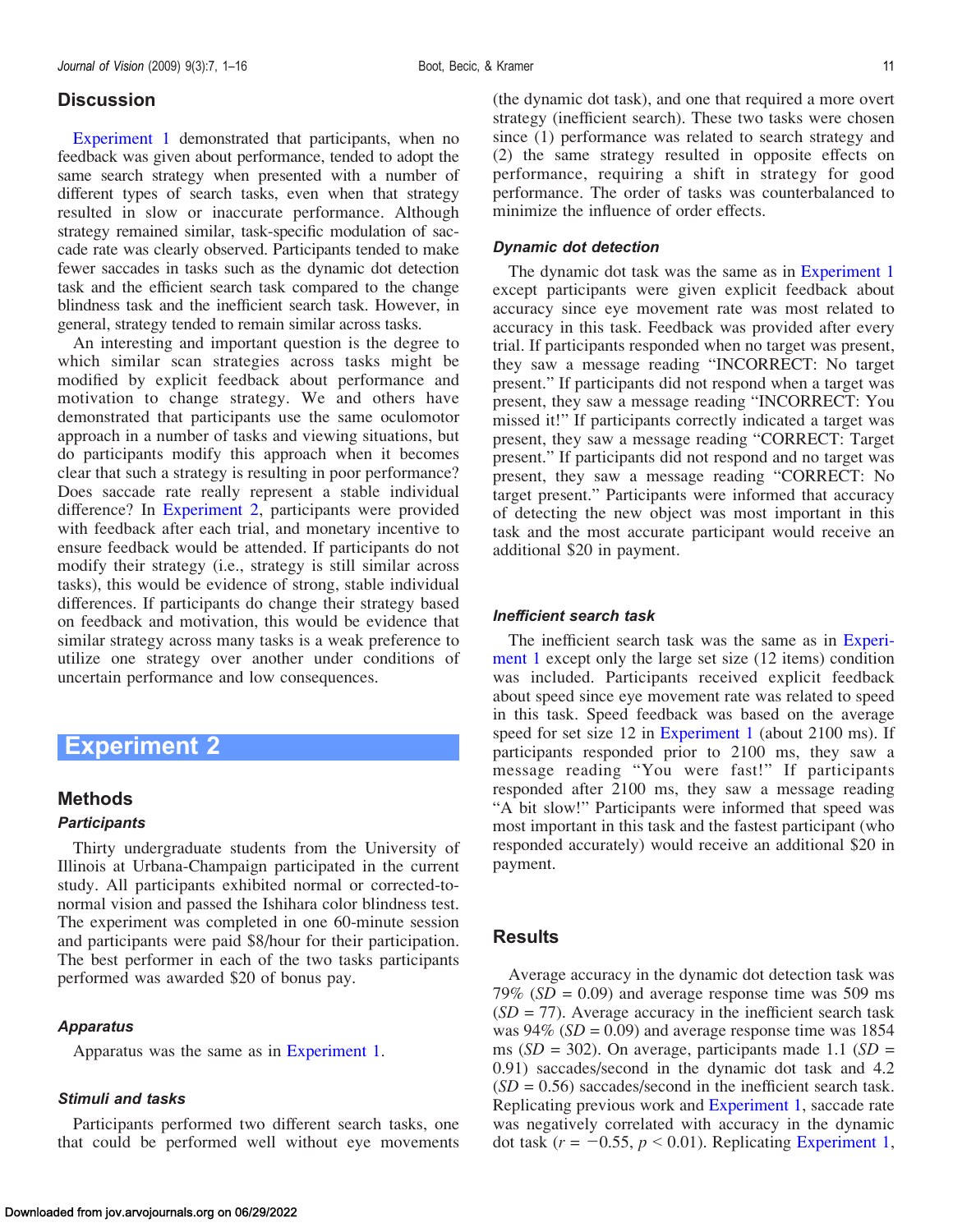

Figure 8. Correlation between saccade rate in the inefficient search task and dynamic dot detection task in [Experiment 2](#page-10-0).

saccade rate was negatively correlated with response times in the inefficient search task ( $r = -0.42$ ,  $p < 0.01$ ). However, unlike [Experiment 1](#page-2-0), there was no longer a significant correlation between eye movement strategy between the two tasks  $(r = 0.08, p = 0.67,$  Figure 8).

### **Discussion**

[Experiment 2](#page-10-0) confirmed the relationship between eye movement rate and performance for both the dynamic dot detection task and an inefficient search task. In the relevant measures of performance, the same strategy had opposite effects. However, feedback and motivation to attend to that feedback and perform well appeared to cause participants to shift their strategy rather than maintain similar strategies across tasks. Thus, based on situational factors, participants will abandon their default strategy and adopt a strategy that is more adaptive to the task at hand.

## General discussion

Boot et al. ([2006\)](#page-13-0) have shown a strong relationship between scanning strategy and change detection performance in a dynamic dot detection task that was developed to represent a sonar/radar monitoring task. The scan strategy participants chose could explain up to 73% of the variance in change detection performance, a finding supported by the current study. Moreover, Boot et al. ([2006](#page-13-0)) have shown that observers' scanning strategy can be flexible. Upon simple instructions, observers were able to change their strategy (and as a result, their accuracy) and become either covert or overt searchers. This flexibility has prompted us to investigate scan strategies across different search tasks and ask whether observers retain idiosyncratic strategies across different tasks and under different conditions of feedback/motivation. These findings indicate that scan strategies do remain stable across a variety of both static and dynamic tasks when the relationship between strategy and performance is unclear or motivation to perform well is low. This may help explain why participants bring poor scan strategies to certain tasks. In [Experiment 1](#page-2-0), participants who used an overt strategy (i.e., moved their eyes frequently) in the static search tasks (efficient and inefficient search tasks) remained overt searchers in the dynamic dot task even though this strategy was highly detrimental to performance. Besides being stable, scan strategies also appear to be shaped by the task. On average, participants tended to adopt more overt or covert strategies depending on the demands of the visual search task at hand, even without explicit feedback about performance (e.g., compare the distribution of eye movements made by participants performing the inefficient and efficient search tasks in [Figure 5\)](#page-7-0). While there was a relationship between oculomotor behavior in each task, this relationship was far from perfect. Thus participants were modifying their strategy to some extent based purely on the task requirements. Furthermore, it was found that those participants who varied their strategy performed more accurately overall compared to participants who showed less variability across tasks.

Interestingly, the results of [Experiment 2](#page-10-0) diverged from [Experiment 1.](#page-2-0) While the same relationships between saccade rate and performance were observed, there was no evidence of participants using similar strategies across the tasks. It is possible that under conditions of uncertainty regarding performance (i.e., no feedback), or low motivation (i.e., no incentive to do well), participants utilize a default strategy. It is interesting, however, that even under conditions of feedback and high motivation a large number of participants in the dynamic dot detection task still utilized a highly maladaptive strategy. That is, overt searchers appear to truly believe that the overt strategy is effective, with a number of participants making close to three saccades per second.

The current results connect nicely with the results of Boot et al. ([2006\)](#page-13-0). Boot and colleagues explicitly told participants to adopt a maladaptive or an adaptive strategy and feedback was withheld. In general, participants followed the instructions they were given. Notably, even participants who demonstrated the correct strategy in previous sessions were compliant and adopted a maladaptive strategy in subsequent sessions when instructed to do so (since feedback was withheld, it is likely they did not notice any drop in performance). The motivation to adopt one strategy over another strategy in these instruction conditions was simple; participants were told that the instructed strategy would result in quicker and more accurate performance. In other words, the strategy would make their task easier. In the current study ([Experiment 2\)](#page-10-0),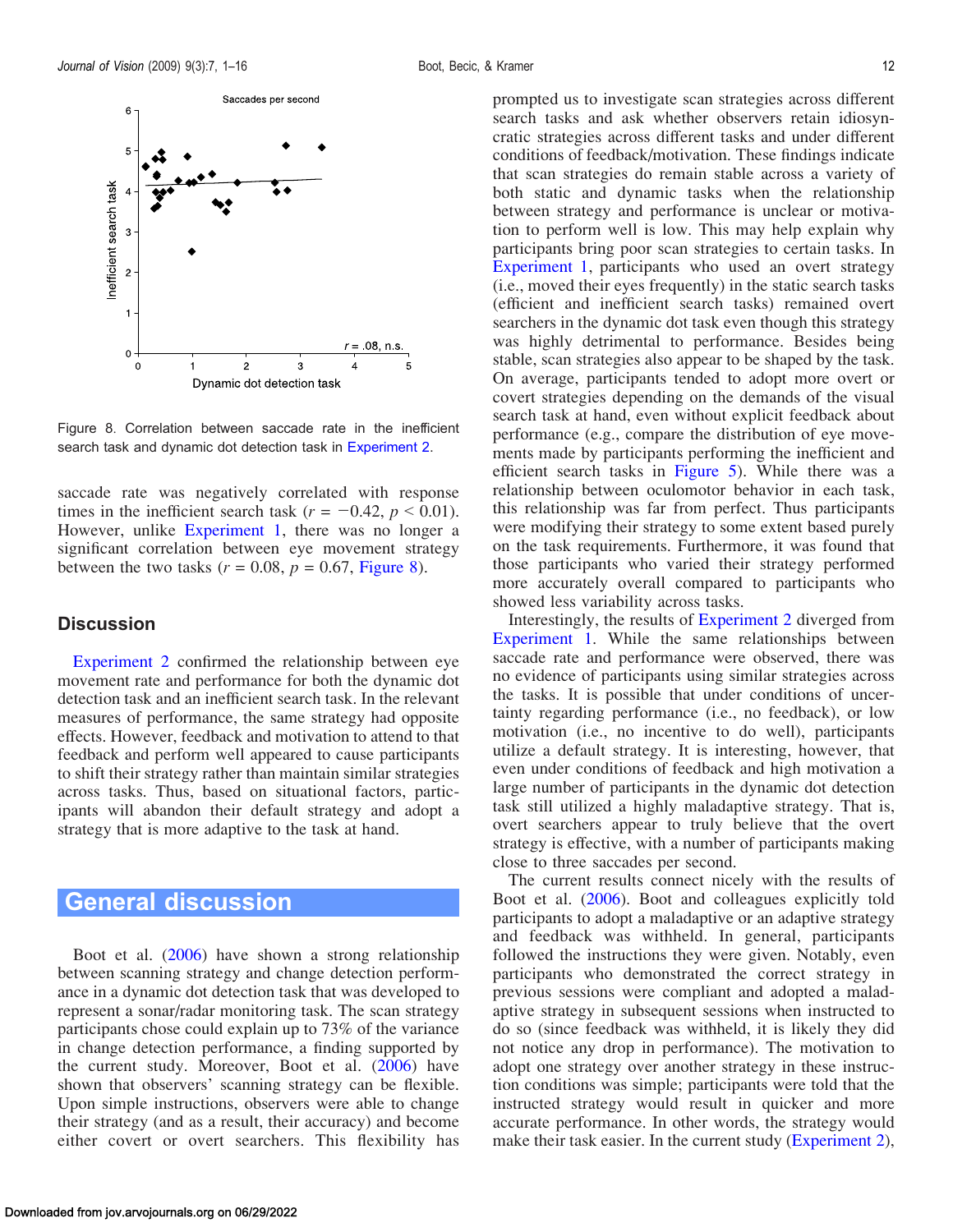participants were made aware of their own performance. Thus the consequence of a particular strategy could be assessed and participants could adjust their strategy and explore the effects of these strategy shifts on performance. Participants were also motivated to find the most effective strategy for each task. This resulted in an uncoupling of scanning strategy across tasks.

These results confirm, extend, and qualify the findings of Andrews and Coppola [\(1999\)](#page-13-0), who found stable individual differences in fixation duration and saccade length across similar viewing tasks. They found that eye movement parameters in a number of free-viewing conditions were dissimilar to active viewing conditions such as search and reading. However, eye movement parameters were similar within active viewing conditions, and within passive viewing conditions. Our results show that in addition to task parameters, factors that do not specifically involve changes to task demands (motivation and feedback) can also influence the stability of individual differences. These results are also informative in light of the results of Castelhano and Henderson [\(2008](#page-13-0)). Over a large number of diverse viewing tasks, eye movement patterns remained stable. An interesting future investigation would be to examine whether individual differences in eye movement parameters in the paradigm of Castelhano and Henderson would result in differences in memory performance in a subsequent memory test, and whether instruction could modify eye movement patterns and improve memory performance.

The current results indicate that the same strategy applied to different tasks can have different effects on performance. While an overt strategy tended to allow faster performance in the inefficient search task and change blindness task, this strategy clearly negatively affected performance in the dynamic dot detection task. In the efficient search task, it appears that both strategies are well suited for the task. Why is it that eye movements are harmful to target detection in the dynamic search task? We speculate that it is due to the transient nature of the target. In all other search tasks tested, the target was different from the distractor items on some dimension and this difference persisted in time (a T or titled line target was always different from surrounding distractors, and in the change blindness task the changing target continued to change throughout the trial). However, the item that onset in the dynamic dot detection task was unique only briefly. After its onset, the target item appeared no different from any other item in the display. Thus, if an eye movement caused participants to miss the transient signal from the onset item, it was almost impossible (given the large set size) to tell that one new item was now in the display. This speculation is supported by data indicating that with a smaller set size, the relationship between scan strategy and target detection in this task is decreased (Boot et al., [2006\)](#page-13-0). The fewer items in the display, the easier it is to tell that a new item has been added through means that do not involve detection of a transient signal.

What is the nature of the disruption caused by eye movements in the dynamic dot task? This disruption might come from saccadic suppression, which occurs not only during an eye movement, but slightly before and after an eye movement as well, but it may also be attentional. Given that attention precedes eye movements (Deubel & Schneider, [1996](#page-13-0)), participants who make many eye movements spend much of the trial with their attention directed to specific locations that are unlikely to be the location of the target. It should be noted that eye movements had a negative effect on response times as well, which might be explained by cases in which an eye movement degrades but does not destroy the transient signal associated with the new dot.

Both of the tasks that we predicted to require a more overt strategy for success showed beneficial eye movement effects in response time measures rather than accuracy (inefficient search, change blindness). This finding seems rather intuitive. When participants move their eyes faster they are more likely to land on the target sooner. However, since the target in these tasks (a portion of a scene undergoing a change again and again or a T facing to the left or the right) continued to persist throughout the trial, errors were unlikely. However, it is obvious that some minimum fixation duration is necessary for targets and distractors to be processed correctly, and a strategy that is too overt (one that does not allow the eyes to remain in one location long enough for successful processing) could have the opposite effect on response time.

Although the data point to the conclusion that participants who used a maladaptive scan strategy in the dynamic dot detection task did so because that is the strategy they bring to many tasks, this still does not answer the question of why this is their default strategy under conditions of uncertainty. The answer to this question is one that the current study cannot provide. It is possible that differences in visual discrimination or attentional abilities influence oculomotor behavior in some search tasks, and that this behavior is carried over into tasks such as the dynamic dot detection task. In support of this hypothesis, Leber and Egeth [\(2006a](#page-14-0), [2006b](#page-14-0)) demonstrate that prior experience with one type of search task can in fact influence strategy in other similar tasks. As an example, imagine an individual with a fairly restricted functional field of view. He or she might have developed a strategy over many years to direct attention to individual items rather than attempt to process items in the periphery. This might result in an overt search style that becomes the default strategy of this individual. As another example, an airport baggage screener who spends time each day performing a difficult search task that requires many overt fixations on potential target items might be more likely to choose an overt strategy in other unrelated tasks. Conversely, expert video game players typically demonstrate an expanded functional field of view (Green & Bavelier, [2003](#page-14-0)). Frequent playing of video games that encourage diffuse attention might encourage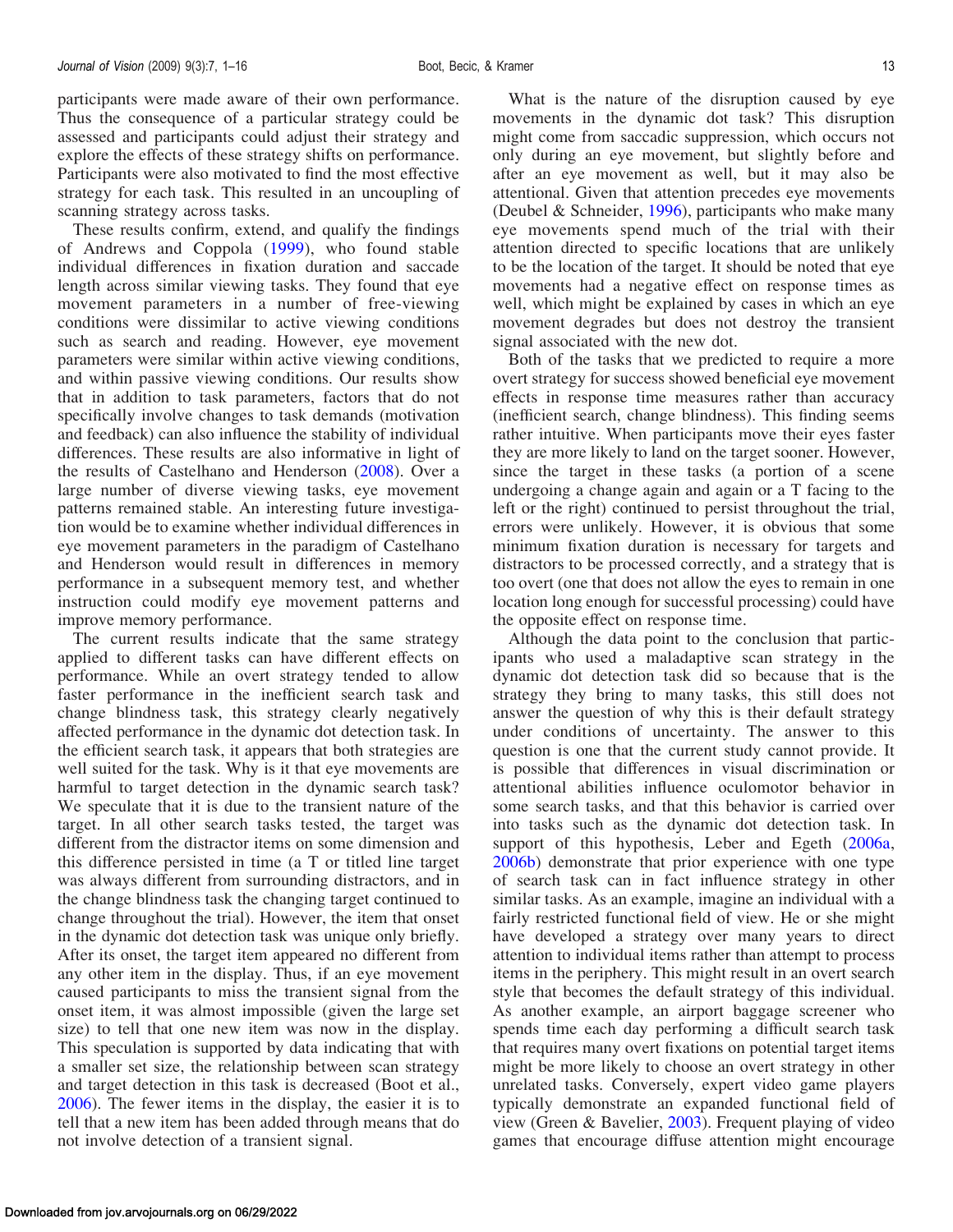<span id="page-13-0"></span>gamers to be more likely to utilize a covert search strategy. Future studies could investigate whether individual differences in employment or hobbies influence whether participants choose a more overt or covert search strategy by default. Finally, these differences may be the result of individual differences in the structure and function of various brain regions known to control endogenous eye movements (e.g., Butler, Zacks, & Henderson, 1999; Nigg, Butler, Huang-Pollock, & Henderson, [2002\)](#page-14-0). It is possible that neuroimaging, especially imaging while participants are not actively engaged in a visual task, might reveal something about the default state of the eye movement system that might contribute to these individual differences (Greicius, Krasnow, Reiss, & Menon, [2003\)](#page-14-0). Although we demonstrate here that strategies covary across tasks, it is still an open question as to why a participant might choose to adopt one strategy over another as their default strategy.

## Acknowledgments

We would like to thank Matthew Windsor and Chris Grant for their assistance in data collection, and the Office of Naval Research for financial support.

Commercial relationships: none. Corresponding author: Walter R. Boot. Email: boot@psy.fsu.edu. Address: Department of Psychology, 1107 W. Call Street, Tallahassee, FL 32306-4301, USA.

## Footnotes

<sup>1</sup>Eye movement rate rather than fixation duration was analyzed to be consistent with previous studies using the dynamic dot detection task of primary interest here. Intuitively it is clear that these measures are highly correlated. Given that some participants rarely moved their eyes while performing certain tasks, and that eye movements made by these participants seemed largely fixational in nature, a clear interpretation of saccade amplitude could not be made in the current data sets. <sup>2</sup>

 $A$ lthough not a significant effect, there was a suggestion that overall saccade rate might be related to search efficiency (i.e., slope), with more eye movements resulting in shallower slopes in the inefficient search task  $(r =$  $-0.24$ ,  $p = 0.14$ ). There was no suggestion of a relationship in the efficient search task ( $r = 0.03$ ,  $p = 0.85$ ).

## References

Andrews, T. J., & Coppola, D. M. (1999). Idiosyncratic characteristics of saccadic eye movements when viewing different visual environments. Vision Research, 39, 2947–2953. [\[PubMed](http://www.ncbi.nlm.nih.gov/pubmed/10492820?ordinalpos=9&itool=EntrezSystem2.PEntrez.Pubmed.Pubmed_ResultsPanel.Pubmed_DefaultReportPanel.Pubmed_RVDocSum)]

- Araujo, C., Kowler, E., & Pavel, M. (2001). Eye movements during visual search: The costs of choosing the optimal path. Vision Research, 41, 3613–3625. [\[PubMed](http://www.ncbi.nlm.nih.gov/pubmed/11718799?ordinalpos=27&itool=EntrezSystem2.PEntrez.Pubmed.Pubmed_ResultsPanel.Pubmed_DefaultReportPanel.Pubmed_RVDocSum)]
- Ball, K., Owsley, C., Sloane, M. E., Roenker, D. L., & Bruni, J. R. (1993). Visual attention problems as a predictor of vehicle crashes in older drivers. Investigative Ophthalmology & Visual Science, 34, 3110–3123. [[PubMed\]](http://www.ncbi.nlm.nih.gov/pubmed/8407219?ordinalpos=285&itool=EntrezSystem2.PEntrez.Pubmed.Pubmed_ResultsPanel.Pubmed_DefaultReportPanel.Pubmed_RVDocSum) [[Article](http://www.iovs.org/cgi/reprint/34/11/3110)]
- Ball, K. K., Beard, B. L., Roenker, D. L., Miller, R. L., & Griggs, D. S. (1988). Age and visual search: Expanding the useful field of view. Journal of the Optical Society of America A, Optics and Image Science, 5, 2210–2219. [[PubMed\]](http://www.ncbi.nlm.nih.gov/pubmed/3230491?ordinalpos=22&itool=EntrezSystem2.PEntrez.Pubmed.Pubmed_ResultsPanel.Pubmed_DefaultReportPanel.Pubmed_RVDocSum)
- Becic, E., Kramer, A. F., & Boot, W. R. (2007). Agerelated differences in visual search in dynamic dis-plays. Psychology and Aging, 22, 67–74. [[PubMed\]](http://www.ncbi.nlm.nih.gov/pubmed/17385984?ordinalpos=5&itool=EntrezSystem2.PEntrez.Pubmed.Pubmed_ResultsPanel.Pubmed_DefaultReportPanel.Pubmed_RVDocSum)
- Bellenkes, A. H., Wickens, C. D., & Kramer, A. F. (1997). Visual scanning and pilot expertise: The role of attentional flexibility and mental model development. Aviation, Space, and Environmental Medicine, 68, 569–579. [[PubMed\]](http://www.ncbi.nlm.nih.gov/pubmed/9215461?ordinalpos=1&itool=EntrezSystem2.PEntrez.Pubmed.Pubmed_ResultsPanel.Pubmed_DefaultReportPanel.Pubmed_RVDocSum)
- Boot, W. R., Kramer, A. F., Becic, E., Wiegmann, D. A., & Kubose, T. (2006). Detecting transient changes in dynamic displays: The more you look, the less you see. Human Factors, 48, 759-773. [[PubMed\]](http://www.ncbi.nlm.nih.gov/pubmed/17240723?ordinalpos=8&itool=EntrezSystem2.PEntrez.Pubmed.Pubmed_ResultsPanel.Pubmed_DefaultReportPanel.Pubmed_RVDocSum)
- Boot, W. R., McCarley, J. S., Kramer, A. F., & Peterson, M. S. (2004). Automatic and intentional memory processes in visual search. Psychonomic Bulletin & Review, 5, 854–861. [[PubMed\]](http://www.ncbi.nlm.nih.gov/pubmed/15732694?ordinalpos=11&itool=EntrezSystem2.PEntrez.Pubmed.Pubmed_ResultsPanel.Pubmed_DefaultReportPanel.Pubmed_RVDocSum)
- Brockmole, J. R., & Henderson, J. M. (2006). Using realworld scenes as contextual cues during search. Visual Cognition, 13, 99–108.
- Butler, K. M., Zacks, R. T., & Henderson, J. M. (1999). Suppression of reflexive saccades in younger and older adults: Age comparisons on an antisaccade task. Memory & Cognition, 27, 584–591. [[PubMed\]](http://www.ncbi.nlm.nih.gov/pubmed/10479817?ordinalpos=25&itool=EntrezSystem2.PEntrez.Pubmed.Pubmed_ResultsPanel.Pubmed_DefaultReportPanel.Pubmed_RVDocSum)
- Castelhano, M. S., & Henderson, J. M. (2008). Stable individual differences across images in human saccadic eye movements. Canadian Journal of Experimental Psychology,  $62$ , 1–14. [[PubMed\]](http://www.ncbi.nlm.nih.gov/pubmed/18473624?ordinalpos=1&itool=EntrezSystem2.PEntrez.Pubmed.Pubmed_ResultsPanel.Pubmed_DefaultReportPanel.Pubmed_RVDocSum)
- Christ, S. E., & Abrams, R. A. (2006). Abrupt onsets cannot be ignored. Psychonomic Bulletin and Review, 13, 875–880. [\[PubMed](http://www.ncbi.nlm.nih.gov/pubmed/17328388?ordinalpos=7&itool=EntrezSystem2.PEntrez.Pubmed.Pubmed_ResultsPanel.Pubmed_DefaultReportPanel.Pubmed_RVDocSum)]
- Deubel, H., & Schneider, W. X. (1996). Saccade target selection and object recognition: Evidence for a common attentional mechanism. Vision Research, 36, 1827–1837. [\[PubMed](http://www.ncbi.nlm.nih.gov/pubmed/8759451?ordinalpos=17&itool=EntrezSystem2.PEntrez.Pubmed.Pubmed_ResultsPanel.Pubmed_DefaultReportPanel.Pubmed_RVDocSum)]
- Folk, C. L., Remington, R. W., & Johnston, J. C. (1992). Involuntary covert orienting is contingent on attentional control settings. Journal of Experimental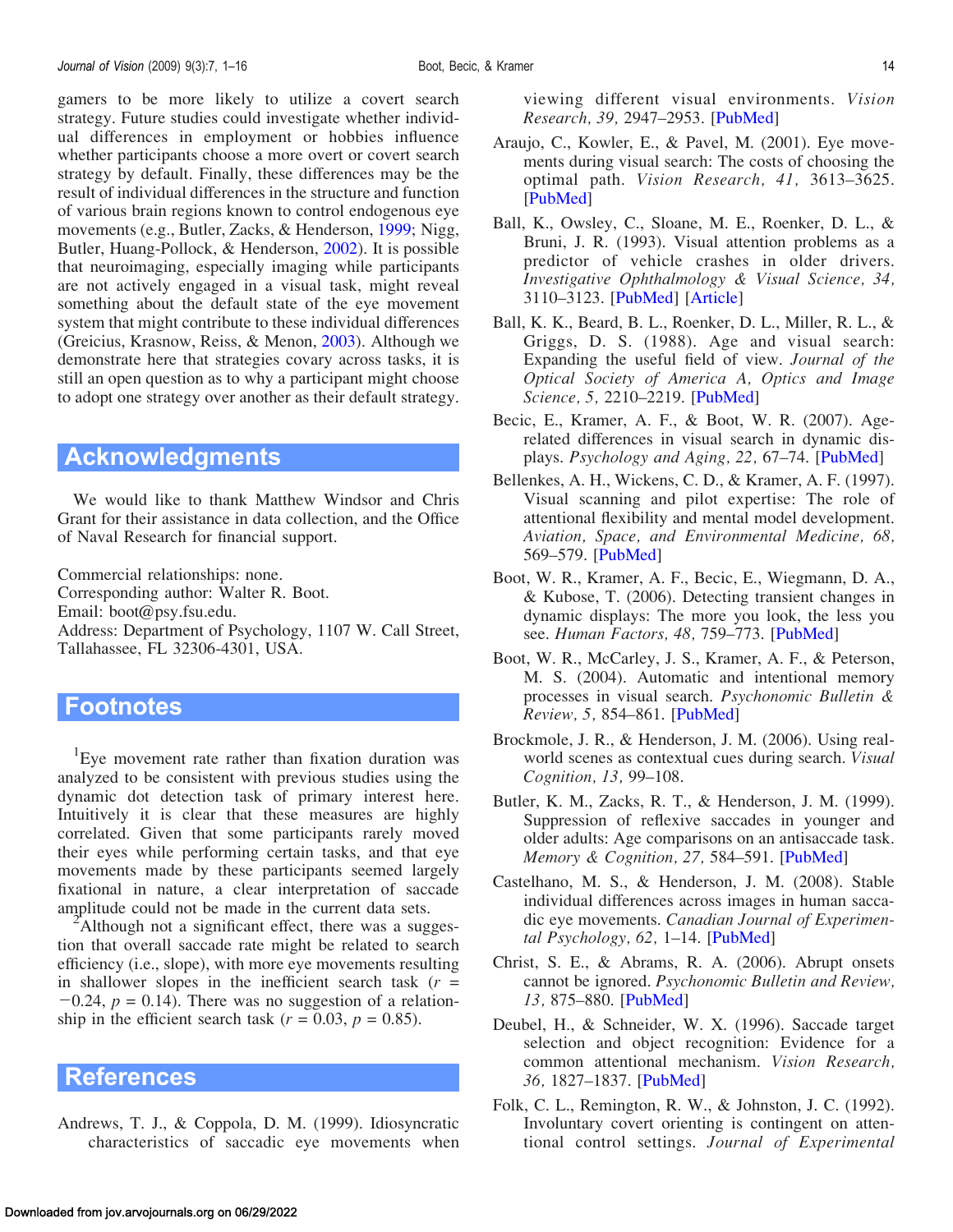<span id="page-14-0"></span>Psychology: Human Perception and Performance, 18, 1030–1044. [\[PubMed](http://www.ncbi.nlm.nih.gov/pubmed/1431742?ordinalpos=3&itool=EntrezSystem2.PEntrez.Pubmed.Pubmed_ResultsPanel.Pubmed_DefaultReportPanel.Pubmed_RVDocSum)]

- Folk, C. L., Remington, R. W., & Wright, J. H. (1994). The structure of attentional control: Contingent attentional capture by apparent motion, abrupt onset, and color. Journal of Experimental Psychology: Human Perception and Performance, 20, 317-329. [[PubMed\]](http://www.ncbi.nlm.nih.gov/pubmed/8189195?ordinalpos=12&itool=EntrezSystem2.PEntrez.Pubmed.Pubmed_ResultsPanel.Pubmed_DefaultReportPanel.Pubmed_RVDocSum)
- Green, C. S., & Bavelier, D. (2003). Action video game modifies visual selective attention. Nature, 423, 534–537. [\[PubMed](http://www.ncbi.nlm.nih.gov/pubmed/12774121?ordinalpos=10&itool=EntrezSystem2.PEntrez.Pubmed.Pubmed_ResultsPanel.Pubmed_DefaultReportPanel.Pubmed_RVDocSum)]
- Greicius, M. D., Krasnow, B., Reiss, A. L., & Menon, V. (2003). Functional connectivity in the resting brain: A network analysis of the default mode hypothesis. Proceedings of the National Academy of Sciences of the United States of America, 100, 253–258. [\[PubMed](http://www.ncbi.nlm.nih.gov/pubmed/12506194?ordinalpos=5&itool=EntrezSystem2.PEntrez.Pubmed.Pubmed_ResultsPanel.Pubmed_DefaultReportPanel.Pubmed_RVDocSum)] [\[Article\]](http://www.pubmedcentral.nih.gov/articlerender.fcgi?tool=pubmed&pubmedid=12506194)
- Heinke, D., Humphreys, G. W., & Tweed, C. L. (2006). Top-down guidance of visual search: A computational account. Visual Cognition, 14, 985–1005.
- Henderson, J. M., Brockmole, J. R., Castelhano, M. S., & Mack, M. (2007). Visual saliency does not account for eye movements during search in real-world scenes. In R. van Gompel, M. Fischer, W. Murray, & R. Hill (Eds.), Eye movements: A window on mind and brain (pp. 537–562). Oxford: Elsevier.
- Henderson, J. M., & Hollingworth, A. (1999). The role of fixation position in detecting scene changes across saccades. Psychological Science, 10, 438–443.
- Itti, L. (2006). Quantitative modelling of perceptual salience at human eye position. Visual Cognition, 14, 959–984.
- Itti, L., & Koch, C. (2000). A saliency-based search mechanism for overt and covert shifts of visual attention. Vision Research, 40, 1489–1506. [[PubMed\]](http://www.ncbi.nlm.nih.gov/pubmed/10788654?ordinalpos=23&itool=EntrezSystem2.PEntrez.Pubmed.Pubmed_ResultsPanel.Pubmed_DefaultReportPanel.Pubmed_RVDocSum)
- Law, B., Atkins, M. S., Kirkpatrick, A. E., Lomax, A. J., & Mackenzie, C. L. (2004). Eye gaze patterns differentiate novice and experts in a virtual laparoscopic surgery training environment. In: Duchowski, A., Vertegan, R. (co-chairs). Proceedings of the 2004 Symposium on Eye Tracking Research and Applications (pp. 41–48). San Antonio, TX: Assoc for Computing Machinery.
- Leber, A. B., & Egeth, H. E. (2006a). Attention on autopilot: Past experience and attentional set. Visual Cognition, 14, 565–583.
- Leber, A. B., & Egeth, H. E. (2006b). It's under control: Top-down search strategies can override attentional capture. Psychonomic Bulletin & Review, 13, 132–138. [\[PubMed\]](http://www.ncbi.nlm.nih.gov/pubmed/16724780?ordinalpos=3&itool=EntrezSystem2.PEntrez.Pubmed.Pubmed_ResultsPanel.Pubmed_DefaultReportPanel.Pubmed_RVDocSum)
- McCarley, J. S., Vais, M. J., Pringle, H., Kramer, A. F., Irwin, D. E., & Strayer, D. L. (2004). Conversation

disrupts change detection in complex traffic scenes. Human Factors, 46, 424-436. [\[PubMed](http://www.ncbi.nlm.nih.gov/pubmed/15573543?ordinalpos=12&itool=EntrezSystem2.PEntrez.Pubmed.Pubmed_ResultsPanel.Pubmed_DefaultReportPanel.Pubmed_RVDocSum)]

- Nigg, J. T., Butler, K. M., Huang-Pollock, C. L., & Henderson, J. M. (2002). Inhibitory processes in adults with persistent childhood onset ADHD. Journal of Consulting and Clinical Psychology, 70, 153–157. [\[PubMed](http://www.ncbi.nlm.nih.gov/pubmed/11860041?ordinalpos=50&itool=EntrezSystem2.PEntrez.Pubmed.Pubmed_ResultsPanel.Pubmed_DefaultReportPanel.Pubmed_RVDocSum)]
- Peterson, M. S., & Kramer, A. F. (2001). Contextual cueing reduces interference from task-irrelevant onset distractors. Visual Cognition, 8, 843–859.
- Pringle, H., Irwin, D. E., Kramer, A. F., & Atchley, P. (2001). Relationship between attention and perceptual change detection in driving scenes. Psychonomic Bulletin and Review, 8, 89–95.
- Rayner, K., Xingshan, L., Williams, C. C., Cave, K. R., & Well, A. D. (2007). Eye movements during information processing tasks: Individual differences and cultural effects. Vision Research, 47, 2714–2726. [\[PubMed](http://www.ncbi.nlm.nih.gov/pubmed/17614113?ordinalpos=1&itool=EntrezSystem2.PEntrez.Pubmed.Pubmed_ResultsPanel.Pubmed_DefaultReportPanel.Pubmed_RVDocSum)] [\[Article\]](http://www.pubmedcentral.nih.gov/articlerender.fcgi?tool=pubmed&pubmedid=17614113)
- Rendell, M., & Morgan, S.W. (2005). Skill and rolespecific differences in eye movement behaviour between goal keepers and field players in field hockey. International Journal of Performance Analysis in Sport, 5, 163–167.
- Ross, J., Morrone, M. C., Goldberg, M. E., & Burr, D. C. (2001). Changes in visual perception at the time of saccades. Trends in Neurosciences, 24, 113-121. [\[PubMed](http://www.ncbi.nlm.nih.gov/pubmed/11164942?ordinalpos=26&itool=EntrezSystem2.PEntrez.Pubmed.Pubmed_ResultsPanel.Pubmed_DefaultReportPanel.Pubmed_RVDocSum)]
- Savelsbergh, G. J. P., Williams, A. M., van der Kamp, J., & Ward, P. (2002). Visual search, anticipation, and expertise in soccer goalkeepers. Journal of Sports Science, 20, 279–287.
- Simons, D. J., & Ambinder (2005). Change blindness: Theory and consequences. Current Directions in Psychological Science, 14, 44–48.
- Smilek, D., Enns, J. T., Eastwood, J. D., & Merikle, P. M. (2006). Relax! Cognitive strategy influences visual search. Visual Cognition, 14, 534-564.
- Theeuwes, J. (1994). Stimulus-driven capture and attentional set: Selective search for color and visual abrupt onsets. Journal of Experimental Psychology: Human Perception and Performance, 20, 799–806. [\[PubMed](http://www.ncbi.nlm.nih.gov/pubmed/8083635?ordinalpos=10&itool=EntrezSystem2.PEntrez.Pubmed.Pubmed_ResultsPanel.Pubmed_DefaultReportPanel.Pubmed_RVDocSum)]
- Theeuwes, J., & Burger, R. (1998). Attentional control during visual search: The effect of irrelevant singletons. Journal of Experimental Psychology: Human Perception and Performance, 24, 1342–1353. [\[PubMed](http://www.ncbi.nlm.nih.gov/pubmed/9778827?ordinalpos=4&itool=EntrezSystem2.PEntrez.Pubmed.Pubmed_ResultsPanel.Pubmed_DefaultReportPanel.Pubmed_RVDocSum)]
- Theeuwes, J., Kramer, A. F., Hahn, S., Irwin, D. E., & Zelinsky, G. J. (1999). Influence of attentional capture on oculomotor control. Journal of Experimental Psychology: Human Perception and Performance, 25, 1595–1608. [\[PubMed](http://www.ncbi.nlm.nih.gov/pubmed/10641312?ordinalpos=2&itool=EntrezSystem2.PEntrez.Pubmed.Pubmed_ResultsPanel.Pubmed_DefaultReportPanel.Pubmed_RVDocSum)]